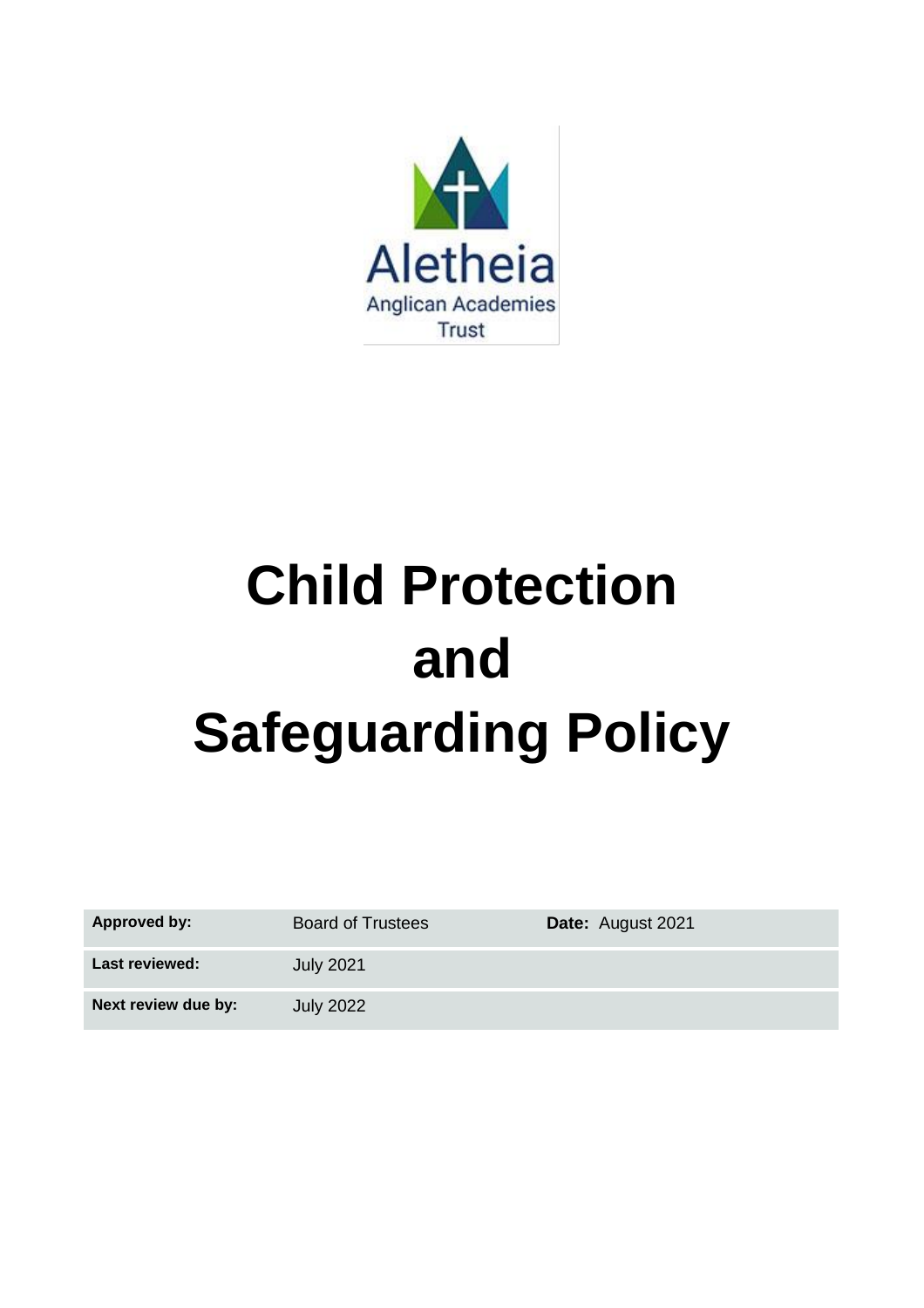# **Contents**

| 1. |  |
|----|--|
|    |  |
|    |  |
|    |  |
|    |  |
|    |  |
|    |  |
|    |  |
|    |  |
|    |  |
|    |  |
|    |  |
|    |  |
|    |  |
|    |  |
|    |  |
|    |  |
|    |  |
|    |  |
|    |  |
|    |  |
|    |  |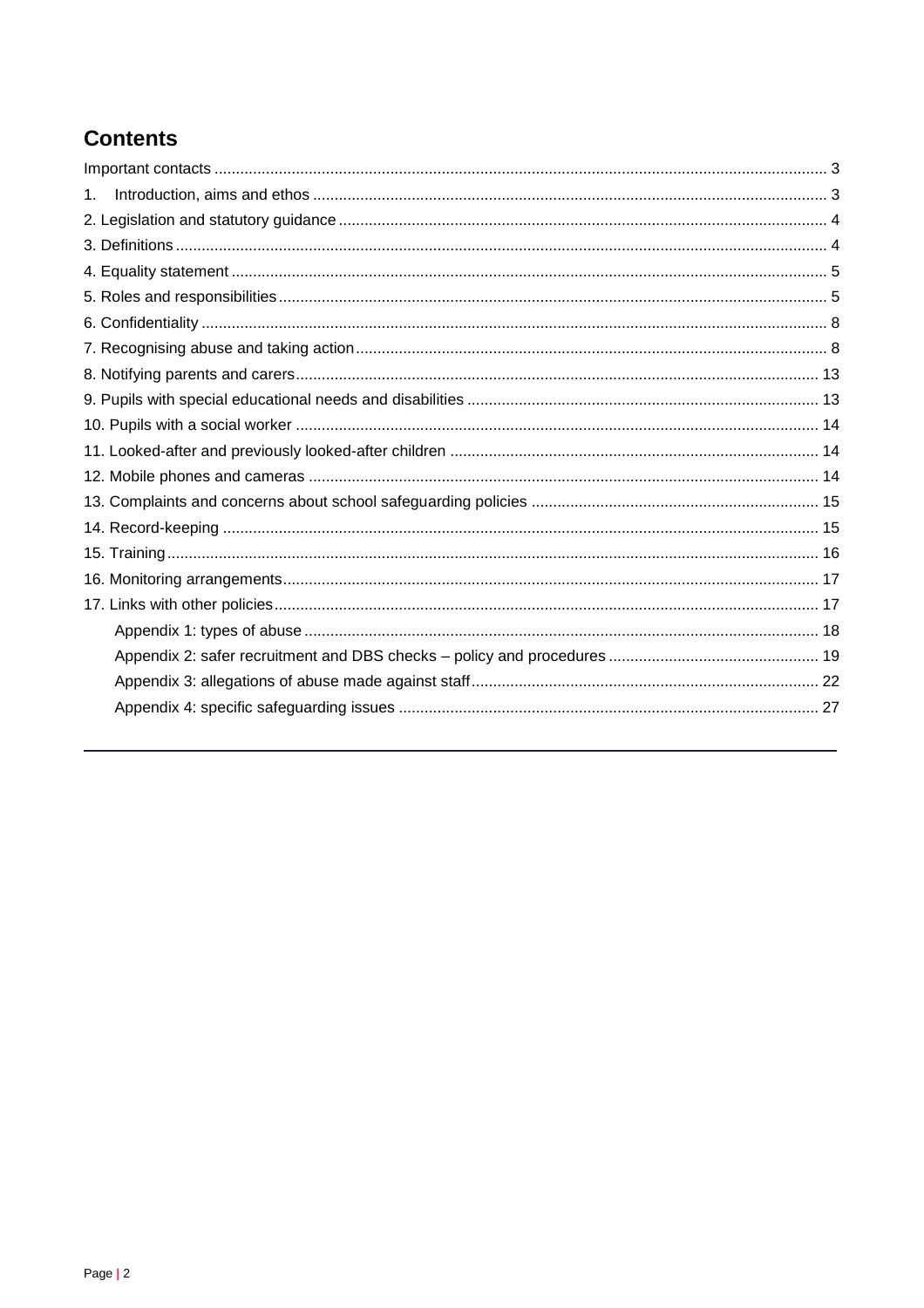# <span id="page-2-0"></span>**Important contacts**

| ROLE/ORGANISATION                            | <b>NAME</b>                                                                                                                                                                | <b>CONTACT DETAILS</b>                                                                                                                                                           |
|----------------------------------------------|----------------------------------------------------------------------------------------------------------------------------------------------------------------------------|----------------------------------------------------------------------------------------------------------------------------------------------------------------------------------|
| Designated safeguarding<br>lead (DSL)        | Glenn Pollard (Head)                                                                                                                                                       | pollardg@hortonkirby.kent.sch.uk                                                                                                                                                 |
| <b>Other DSLs</b>                            | Peter Sexton (Deputy Head)<br>Jan Lawerence (Inclusion Manager)<br>Others qualified;<br>Ben Milbank (KS2 Lead)<br>Glenda Philpott (EYFS Lead)<br>Jenefer Holden (KS1 Lead) | sextonp@hortonkirby.kent.sch.uk<br>lawrencej@hortonkirby.kent.sch.uk<br>millbankb@hortonkirby.kent.sch.uk<br>philpott@hortonkirby.kent.sch.uk<br>holdenj@hortonkirby.kent.sch.uk |
| Chair of governors                           | Justina Brown                                                                                                                                                              | brownj@hortonkirby.kent.sch.uk                                                                                                                                                   |
| Safeguarding governor                        | Margaret Moyle                                                                                                                                                             | moylem@hortonkirby.kent.sch.uk                                                                                                                                                   |
| <b>NSPCC</b>                                 |                                                                                                                                                                            | 08088005000                                                                                                                                                                      |
| Local authority<br>designated officer (LADO) | LADO team                                                                                                                                                                  | 03000410888<br>kentchildrenslado@kent.gov.uk                                                                                                                                     |
| Channel helpline                             |                                                                                                                                                                            | 020 7340 7264                                                                                                                                                                    |

This is a core policy that forms part of the induction for all staff. It is a requirement that all members of staff have access to this policy and sign to say they have read and understood its contents

# <span id="page-2-1"></span>**1. Introduction, aims and ethos**

Horton Kirby CE Primary School is a community and all those directly connected (staff, volunteers, governors, parents, carers, families and pupils) have an essential role to play in making it safe and secure.

Horton Kirby CE Primary School recognises our statutory responsibility to safeguard and promote the welfare of all children.

Horton Kirby CE Primary School recognises the importance of providing an ethos and environment within school that will help children to be safe and feel safe. In our school, children are respected and encouraged to talk openly.

The school aims to ensure that:

- Appropriate action is taken in a timely manner to safeguard and promote children's welfare
- All staff are aware of their statutory responsibilities with respect to safeguarding
- Staff are properly trained in recognising and reporting safeguarding issues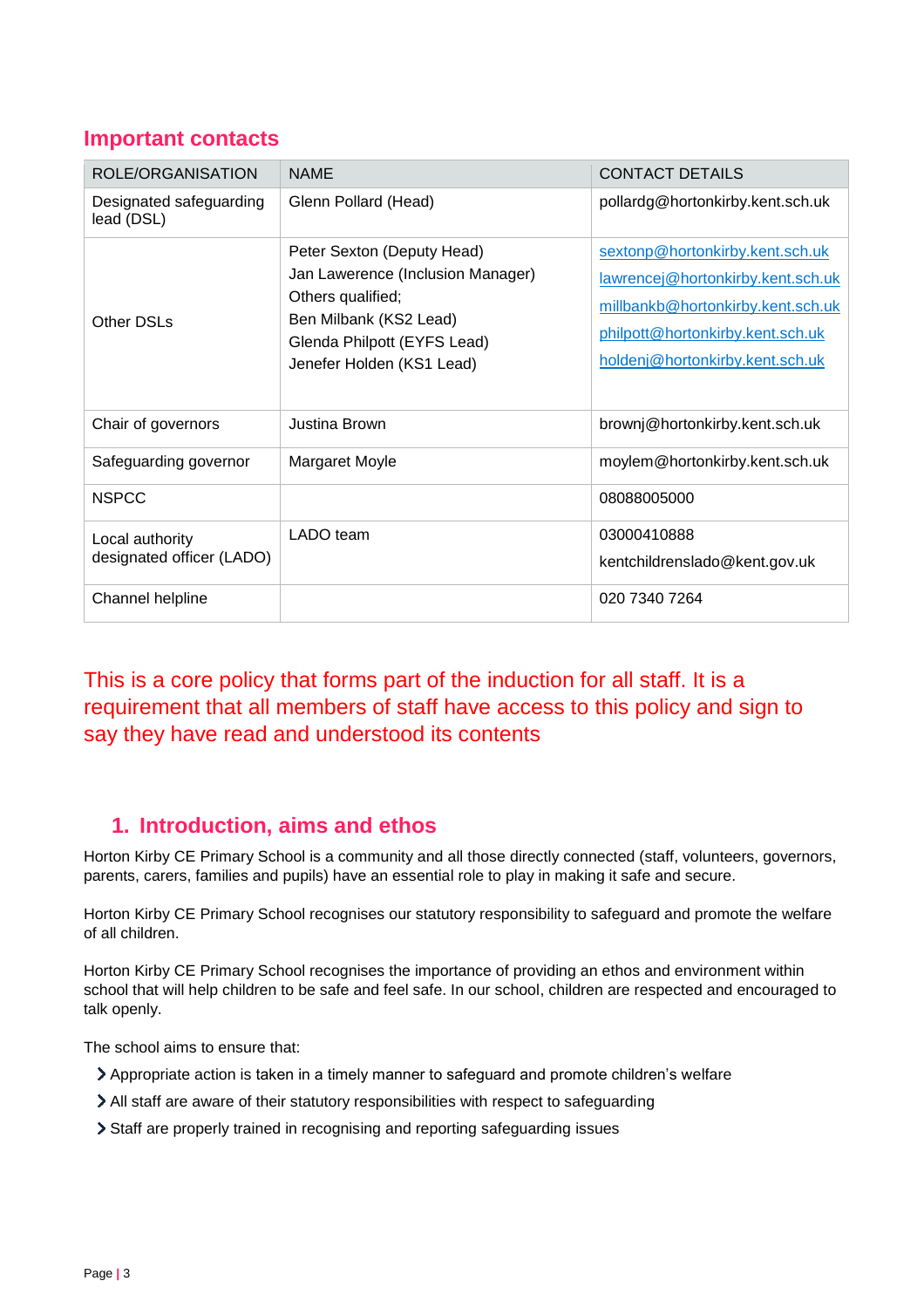# <span id="page-3-0"></span>**2. Legislation and statutory guidance**

This policy is based on the Department for Education's statutory guidance [Keeping Children Safe in Education](https://www.gov.uk/government/publications/keeping-children-safe-in-education--2)  [\(2021\)](https://www.gov.uk/government/publications/keeping-children-safe-in-education--2) and [Working Together to Safeguard Children \(2018\),](https://www.gov.uk/government/publications/working-together-to-safeguard-children--2) and the [Governance Handbook.](https://www.gov.uk/government/publications/governance-handbook) We comply with this guidance and the arrangements agreed and published by our 3 local safeguarding partners.

This policy is also based on the following legislation:

- Section 175 of the **Education Act 2002**, which places a duty on schools and local authorities to safeguard and promote the welfare of pupils
- [The School Staffing \(England\) Regulations 2009,](http://www.legislation.gov.uk/uksi/2009/2680/contents/made) which set out what must be recorded on the single central record and the requirement for at least one person conducting an interview to be trained in safer recruitment techniques
- Part 3 of the schedule to the [Education \(Independent School Standards\) Regulations 2014,](http://www.legislation.gov.uk/uksi/2014/3283/schedule/part/3/made) which places a duty on academies and independent schools to safeguard and promote the welfare of pupils at the school
- [The Children Act 1989](http://www.legislation.gov.uk/ukpga/1989/41) (and [2004 amendment\)](http://www.legislation.gov.uk/ukpga/2004/31/contents), which provides a framework for the care and protection of children
- Section 5B(11) of the Female Genital Mutilation Act 2003, as inserted by section 74 of the [Serious Crime](http://www.legislation.gov.uk/ukpga/2015/9/part/5/crossheading/female-genital-mutilation)  [Act 2015,](http://www.legislation.gov.uk/ukpga/2015/9/part/5/crossheading/female-genital-mutilation) which places a statutory duty on teachers to report to the police where they discover that female genital mutilation (FGM) appears to have been carried out on a girl under 18
- [Statutory guidance on FGM,](https://www.gov.uk/government/publications/multi-agency-statutory-guidance-on-female-genital-mutilation) which sets out responsibilities with regards to safeguarding and supporting girls affected by FGM
- [The Rehabilitation of Offenders Act 1974,](http://www.legislation.gov.uk/ukpga/1974/53) which outlines when people with criminal convictions can work with children
- Schedule 4 of the [Safeguarding Vulnerable Groups Act 2006,](http://www.legislation.gov.uk/ukpga/2006/47/schedule/4) which defines what 'regulated activity' is in relation to children
- [Statutory guidance on the](https://www.gov.uk/government/publications/prevent-duty-guidance) Prevent duty, which explains schools' duties under the Counter-Terrorism and Security Act 2015 with respect to protecting people from the risk of radicalisation and extremism
- The [Childcare \(Disqualification\) and Childcare \(Early Years Provision Free of Charge\) \(Extended](http://www.legislation.gov.uk/uksi/2018/794/contents/made)  [Entitlement\) \(Amendment\) Regulations 2018](http://www.legislation.gov.uk/uksi/2018/794/contents/made) (referred to in this policy as the "2018 Childcare Disqualification Regulations") and [Childcare Act 2006,](http://www.legislation.gov.uk/ukpga/2006/21/contents) which set out who is disqualified from working with children
- If This policy also meets requirements relating to safeguarding and welfare in the statutory framework for the [Early Years Foundation Stage.](https://www.gov.uk/government/publications/early-years-foundation-stage-framework--2)

# <span id="page-3-1"></span>**3. Definitions**

**Safeguarding and promoting the welfare of children** means:

- > Protecting children from maltreatment
- Preventing impairment of children's mental and physical health or development
- Ensuring that children grow up in circumstances consistent with the provision of safe and effective care
- Taking action to enable all children to have the best outcomes

**Child protection** is part of this definition and refers to activities undertaken to prevent children suffering, or being likely to suffer, significant harm.

**Abuse** is a form of maltreatment of a child and may involve inflicting harm or failing to act to prevent harm. Appendix 1 explains the different types of abuse.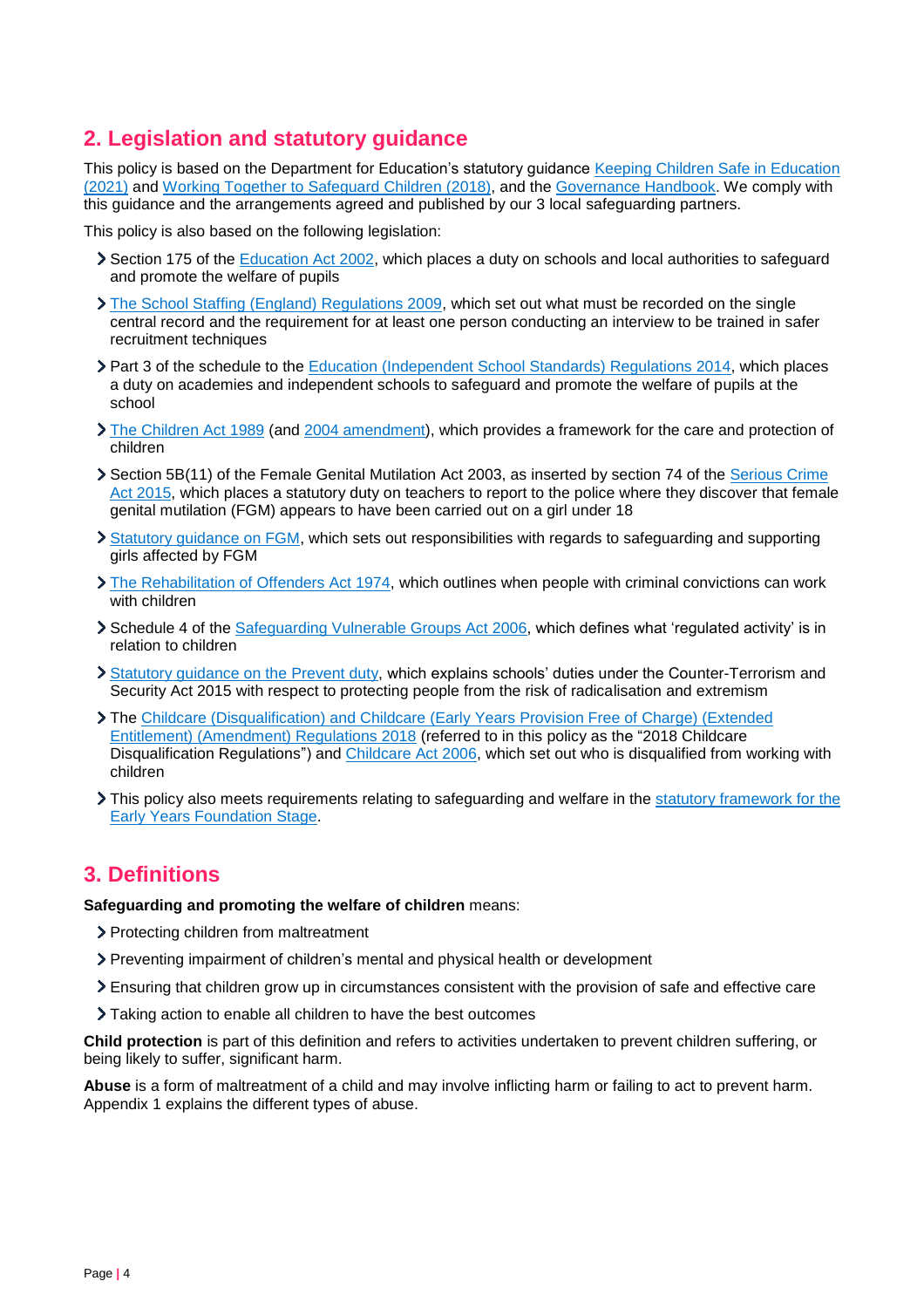**Neglect** is a form of abuse and is the persistent failure to meet a child's basic physical and/or psychological needs, likely to result in the serious impairment of the child's health or development. Appendix 1 defines neglect in more detail.

**Sexting** (also known as youth produced sexual imagery) is the sharing of sexual imagery (photos or videos) by children

**Children** includes everyone under the age of 18.

The following 3 **safeguarding partners** are identified in Keeping Children Safe in Education (and defined in the Children Act 2004, as amended by chapter 2 of the Children and Social Work Act 2017). They will make arrangements to work together to safeguard and promote the welfare of local children, including identifying and responding to their needs:

- > The local authority (LA)
- A clinical commissioning group for an area within the LA
- The chief officer of police for a police area in the LA area

# <span id="page-4-0"></span>**4. Equality statement**

Some children have an increased risk of abuse, and additional barriers can exist for some children with respect to recognising or disclosing it. We are committed to anti-discriminatory practice and recognise children's diverse circumstances. We ensure that all children have the same protection, regardless of any barriers they may face.

We give special consideration to children who:

- Have special educational needs (SEN) or disabilities (see section 9)
- > Are young carers
- May experience discrimination due to their race, ethnicity, religion, gender identification or sexuality
- > Have English as an additional language
- Are known to be living in difficult situations for example, temporary accommodation or where there are issues such as substance abuse or domestic violence
- Are at risk of FGM, sexual exploitation, forced marriage, or radicalisation
- > Are asylum seekers
- Are at risk due to either their own or a family member's mental health needs
- Are looked after or previously looked after (see section 11)
- > Have outside agency support

# <span id="page-4-1"></span>**5. Roles and responsibilities**

Safeguarding and child protection is **everyone's** responsibility. This policy applies to all staff, volunteers and governors in the school. Our policy and procedures also apply to extended school and off-site activities.

## **5.1 All staff**

All staff will read and understand part 1 and Annex A of the Department for Education's statutory safeguarding guidance, [Keeping Children Safe in Education](https://www.gov.uk/government/publications/keeping-children-safe-in-education--2) 2021, and review this guidance at least annually. Staff will sign to say they have read and understood the document annually.

All staff will be aware of:

Our systems which support safeguarding (MyConcern), including this child protection and safeguarding policy, the staff code of conduct, the role and identity of the designated safeguarding lead (DSL) and other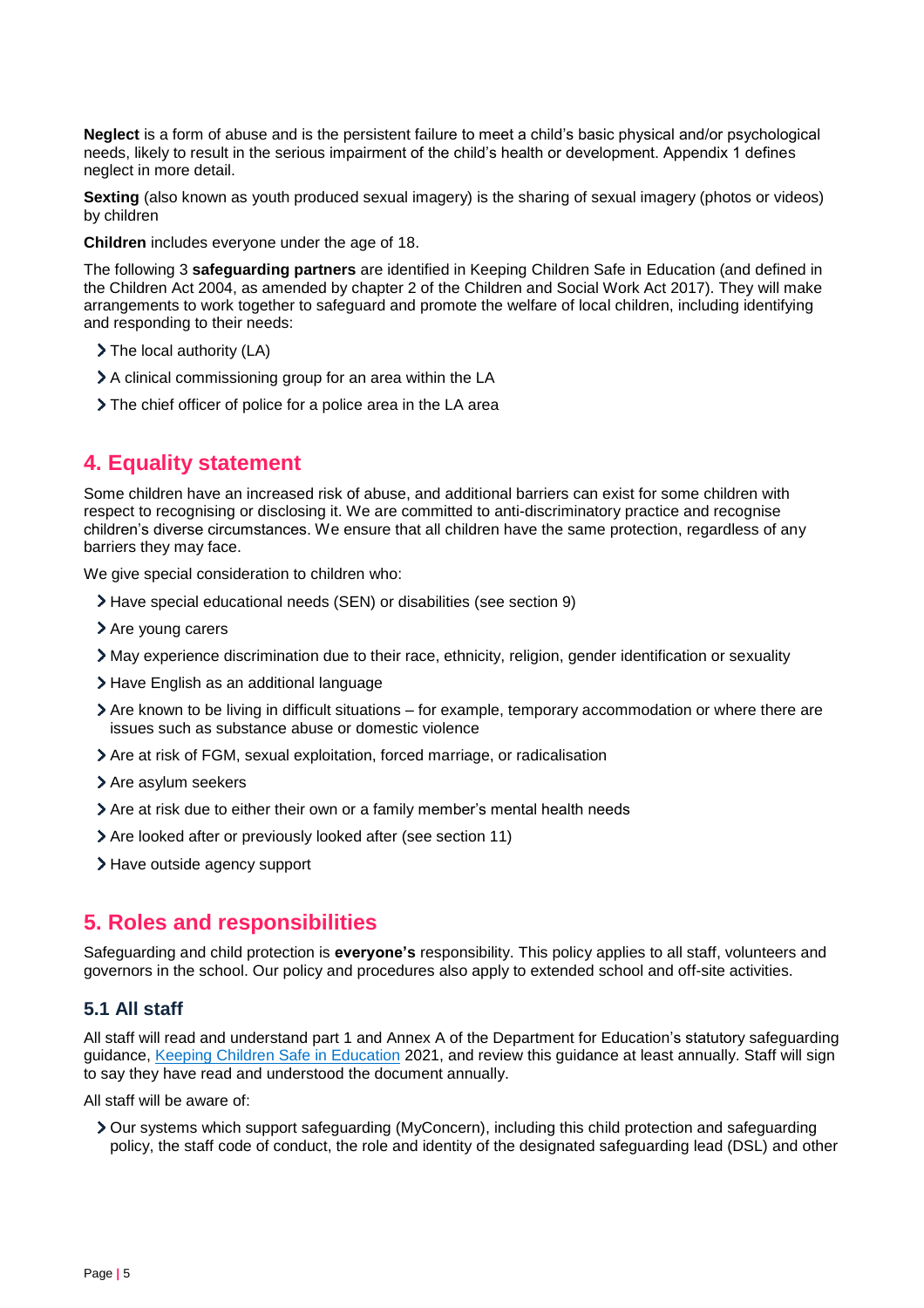DSLs, the behaviour, rewards and exclusions policy, and the safeguarding response to children who go missing from education

- The early help process and their role in it, including identifying emerging problems, liaising with the DSL and relevant members of the pastoral team, and sharing information with other professionals to support early identification and assessment. Updated factors which may indicate a child may benefit from early help – to include children with: health conditions, a mental health need, a family member in prison or affected by parental offending, a risk of honour-based abuse such as FGM or forced marriage, and persistent absence from education (including absences for part of the day)
- Be vigilant as multiple safeguarding issues will overlap with one another.
- Be aware of the risk factors that increase the likelihood of involvement in serious crime
- The process for making referrals to local authority integrated services and for statutory assessments that may follow a referral, including the role they might be expected to play
- What to do if they identify a safeguarding issue or a child tells them they are being abused or neglected, including specific issues such as FGM. Reassure victims that they are being taken seriously and that they will be supported and kept safe. They shouldn't be given the impression they are creating a problem or made to feel ashamed for making a report.
- How to maintain an appropriate level of confidentiality while liaising with relevant professionals
- The signs of different types of abuse and neglect, as well as specific safeguarding issues, such as child sexual exploitation (CSE) and child criminal exploitation (CCE), indicators of being at risk from or involved with serious violent crime, FGM and radicalization. It can include vehicle crime and threatening/committing serious violence.
- Be aware that children may become trapped as they or their families may be threatened with violence and they may be coerced or entrapped into debt or into carrying weapons. They may carry weapons as a form of protections.
- Children involved in criminal exploitation need to be treated as victims themselves (particularly older children), even though they may commit crimes themselves
- You should be aware that girls are at risk of criminal exploitation too, even though their experience may be different
- **Child Criminal Exploitation (CCE)** is a form of child sexual abuse, including physical contact and noncontact activities
- Some children may not realise they have been exploited (e.g. they believe they're in a romantic relationship)

#### Peer on Peer Abuse

- Be aware that technology is a significant component in many safeguarding and wellbeing issues, and that children are at risk of online abuse (as well as face to face)
- > Be aware that children can abuse their peers online through:
	- o Abusive, harassing, and misogynistic messages
	- o Non-consensual sharing of indecent nude and semi-nude images and/or videos, especially around chat groups
	- $\circ$  Sharing of abusive images and pornography, to those who don't want to receive such content
- Recognise the indicators of peer-on-peer abuse, know how to identify it and respond to reports
- Recognise that peer-on-peer abuse may be taking place, even if not reported
- Understand their role in preventing it and responding to it if they believe a child may be at risk
- Understand the importance of challenging inappropriate behaviours between peers. If they don't, it can create an unsafe environment and lead to a culture that normalises abuse (intimate personal relationships between peers,
- Abuse can take place inside and outside of school or online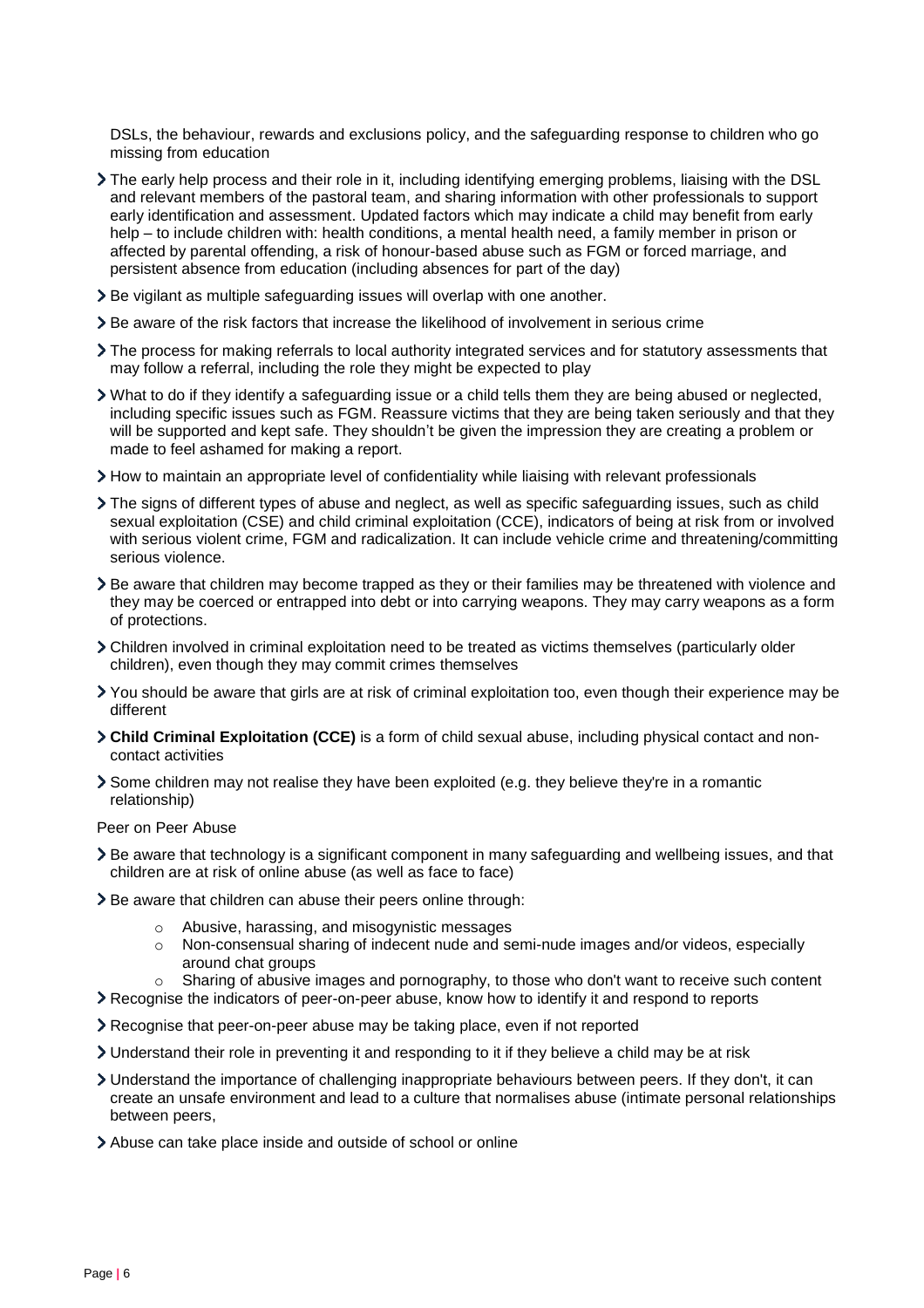Section 15 and appendix 4 of this policy outline in more detail how staff are supported to do this.

# **5.2 The designated safeguarding lead (DSL)**

The DSL is a member of the senior leadership team. Our lead DSL is Glenn Pollard (Headteacher). The DSL takes lead responsibility for child protection and wider safeguarding.

During term time, at least one DSL will be available during school hours for staff to discuss any safeguarding concerns. Outside of school hours, the DSL can be contacted via email.

If a DSL is not available, a member of the leadership team will act as cover.

The DSL will be given the time, funding, training, resources, and support to:

- Provide advice and support to other staff on child welfare and child protection matters
- Take part in strategy discussions and inter-agency meetings and/or support other staff to do so
- Contribute to the assessment of children
- Refer suspected cases, as appropriate, to the relevant body (local authority integrated services, Channel programme, Disclosure and Barring Service, and/or police), and support staff who make such referrals directly

The DSL will also keep the headteacher/head of school informed of any issues and liaise with local authority case managers and designated officers for child protection concerns as appropriate.

## **5.3 The governing board**

The governing board will approve this policy at each review, ensure it complies with the law and hold the headteacher/head of school to account for its implementation.

The governing board will appoint a link governor to monitor the effectiveness of this policy in conjunction with the full governing board. This is always a different person from the DSL.

The chair of governors will act as the 'case manager' in the event that an allegation of abuse is made against the headteacher, where appropriate (see appendix 3).

All governors will read Keeping Children Safe in Education in its entirety.

Section 15 of this policy has information on how governors are supported to fulfil their role.

Governing boards should facilitate a whole school or college approach to safeguarding. Safeguarding and child protection to be "at the forefront" and underpin all relevant aspects of process and policy development

Governing boards should ensure that, where necessary, teaching about safeguarding, including online safety, is adapted for vulnerable children, victims of abuse and some SEND.

#### **5.4 The headteacher/head of school**

The headteacher/head of school is responsible for the implementation of this policy, including:

- Ensuring that staff (including temporary staff) and volunteers are informed of our systems which support safeguarding, including this policy, as part of their induction
- Communicating this policy to parents when their child joins the school and via the school website
- Ensuring that the DSL has appropriate time, funding, training and resources, and that there is always adequate cover if the DSL is absent
- Ensuring that all staff undertake appropriate safeguarding and child protection training and update this regularly
- Acting as the 'case manager' in the event of an allegation of abuse made against another member of staff or volunteer, where appropriate (see appendix 3)
- Ensuring the relevant staffing ratios are met, where applicable
- Making sure each child in the Early Years Foundation Stage is assigned a key person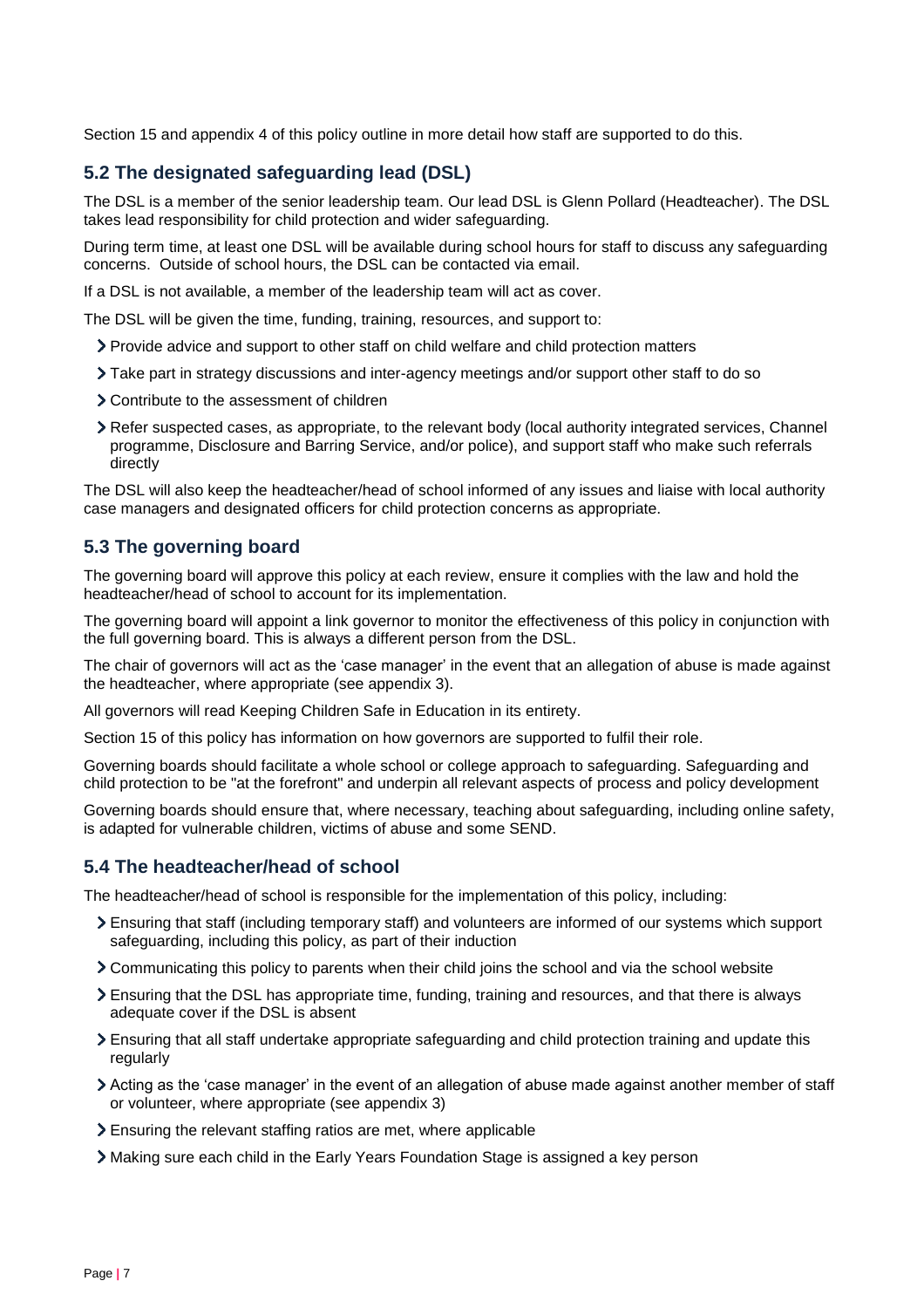Headteachers should make sure the school's policies and procedures, particularly those concerning referrals of cases of suspected abuse and neglect, are understood and followed by all staff.

# <span id="page-7-0"></span>**6. Confidentiality**

Horton Kirby CE Primary School recognises that all matters relating to child protection are confidential. The headteacher/head of school or DSL will only disclose information about a pupil to other members of staff on a 'need to know' basis.

All members of staff must be aware that whilst they have duties to keep any information confidential, they also have a professional responsibility to share information with other agencies to safeguard children.

All staff must be aware that they cannot promise a child to keep secrets which might compromise the child's safety or wellbeing.

DfE Guidance on Information Sharing (July 2018) provides further detail.

All members of staff must be aware that:

- Timely information sharing is essential to effective safeguarding
- Fears about sharing information must not be allowed to stand in the way of the need to promote the welfare, and protect the safety, of children
- The Data Protection Act (DPA) 2018 and GDPR do not prevent, or limit, the sharing of information for the purposes of keeping children safe
- If staff need to share 'special category personal data', the DPA 2018 contains 'safeguarding of children and individuals at risk' as a processing condition that allows practitioners to share information without consent if it is not possible to gain consent, it cannot be reasonably expected that a practitioner gains consent, or if to gain consent would place a child at risk
- Staff should never promise a child that they will not tell anyone about a report of abuse, as this may not be in the child's best interests
- The government's [information sharing advice for safeguarding](https://www.gov.uk/government/publications/safeguarding-practitioners-information-sharing-advice) practitioners includes 7 'golden rules' for sharing information, and will support staff who have to make decisions about sharing information
- If staff are in any doubt about sharing information, they should speak to the designated safeguarding lead

# <span id="page-7-1"></span>**7. Recognising abuse and taking action**

Staff, volunteers and governors must follow the procedures set out below in the event of a safeguarding issue.

Please note – in this and subsequent sections, you should take any references to the DSL to mean "the DSL (or other DSL trained staff)".

## **7.1 If a child is suffering or likely to suffer harm, or in immediate danger**

Make a referral to integrated services and/or the police **immediately** if you believe a child is suffering or likely to suffer from harm, or in immediate danger. **Anyone can make a referral.**

Tell the DSL (see section 5.2) as soon as possible if you make a referral directly.

Details of how to make a referral can be found in the staff handbook and on the staffroom noticeboard.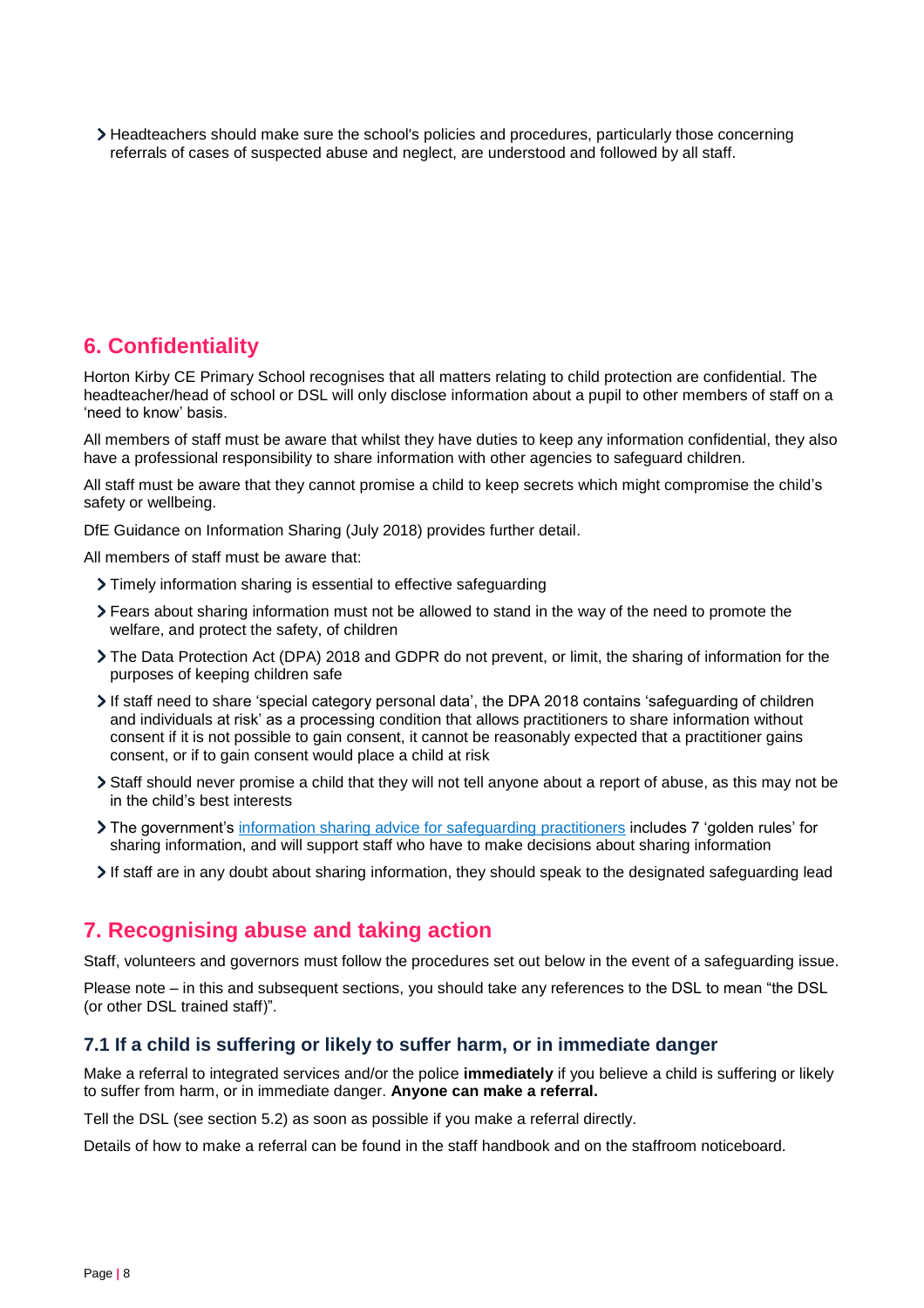# **7.2 If a child makes a disclosure to you**

If a child discloses a safeguarding issue to you, you should:

- Listen to and believe them. Allow them time to talk freely and do not ask leading questions
- Stay calm and do not show that you are shocked or upset
- Tell the child they have done the right thing in telling you. Do not tell them they should have told you sooner
- Explain what will happen next and that you will have to pass this information on. Do not promise to keep it a secret
- Write up your conversation as soon as possible in the child's own words. Stick to the facts, and do not put your own judgement on it
- Write-up and pass on the notes to the DSL via MyConcern. If MyConcern is unavailable, for any reason, a referral should be made to the DSL in person or via email immediately. Alternatively, if appropriate, make a referral to integrated services and/or the police directly (see 7.1), and tell the DSL as soon as possible that you have done so

# **7.3 If you discover that FGM has taken place or a pupil is at risk of FGM**

The Department for Education's Keeping Children Safe in Education explains that FGM comprises "all procedures involving partial or total removal of the external female genitalia, or other injury to the female genital organs".

FGM is illegal in the UK and a form of child abuse with long-lasting, harmful consequences. It is also known as 'female genital cutting', 'circumcision' or 'initiation'.

Possible indicators that a pupil has already been subjected to FGM, and factors that suggest a pupil may be at risk, are set out in appendix 4.

**Any teacher** who discovers (either through disclosure by the victim or visual evidence) that an act of FGM appears to have been carried out on a **pupil under 18** must immediately report this to the police, personally. This is a statutory duty, and teachers will face disciplinary sanctions for failing to meet it.

Unless they have been specifically told not to disclose, they should also discuss the case with the DSL and involve children's social care as appropriate.

**Any other member of staff** who discovers that an act of FGM appears to have been carried out on a **pupil under 18** must speak to the DSL and follow our local safeguarding procedures.

The duty for teachers mentioned above does not apply in cases where a pupil is *at risk* of FGM or FGM is suspected but is not known to have been carried out. Staff should not examine pupils.

**Any member of staff** who suspects a pupil is *at risk* of FGM or suspects that FGM has been carried out must speak to the DSL and follow our local safeguarding procedures.

# **7.4 If you have concerns about a child (as opposed to believing a child is suffering or likely to suffer from harm, or is in immediate danger)**

Figure 1 on page 11 illustrates the procedure to follow if you have any concerns about a child's welfare.

Where possible, speak to the DSL first to agree a course of action.

If in exceptional circumstances the DSL is not available, this should not delay appropriate action being taken. Speak to a member of the senior leadership team and/or take advice from local authority integrated services. You can also seek advice at any time from the NSPCC helpline on 0808 800 5000. Share details of any actions you take with the DSL as soon as practically possible.

Make a referral to local authority integrated services directly, if appropriate (see 'Referral' below). Share any action taken with the DSL as soon as possible.

#### **Early Help**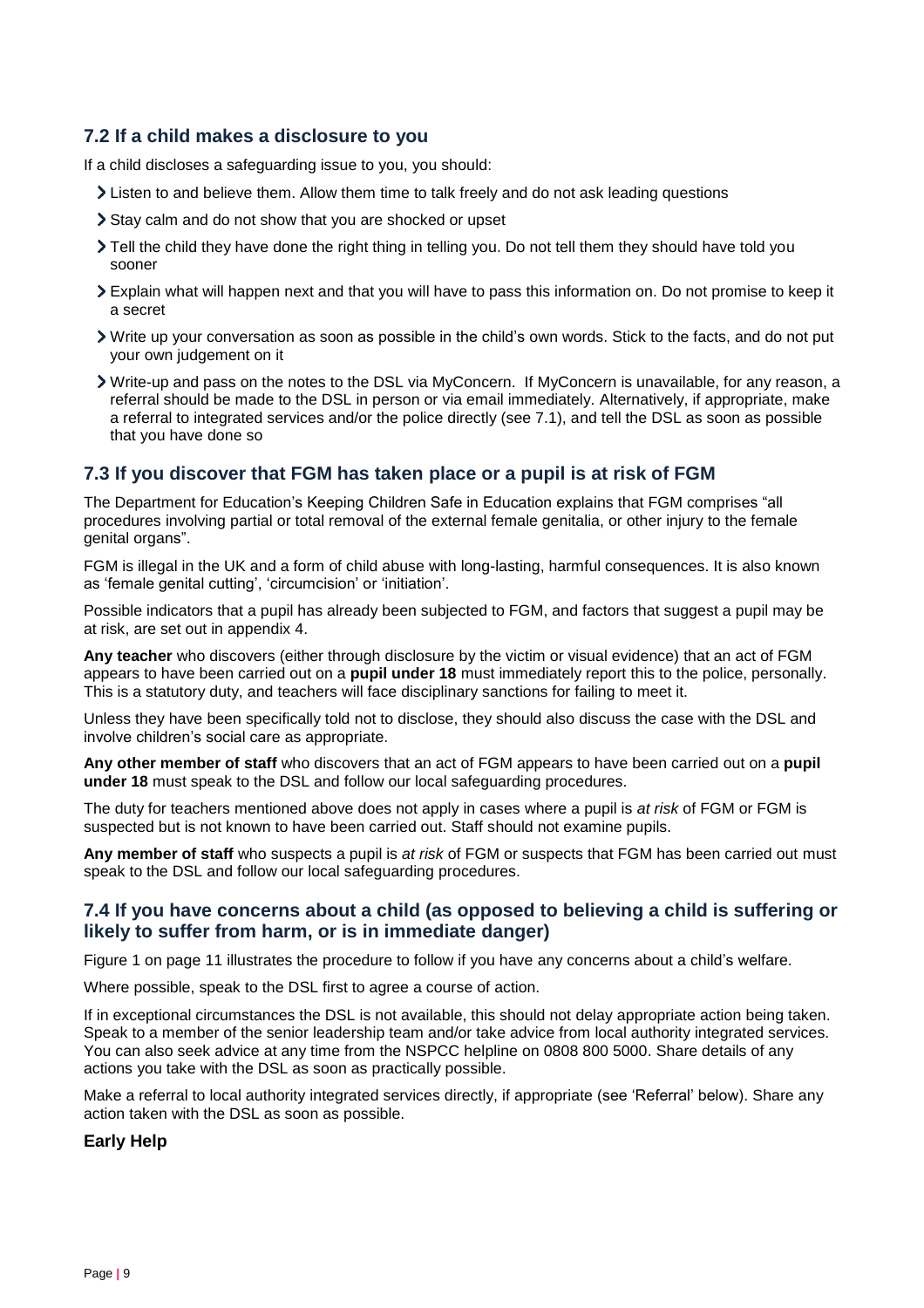If Early Help is appropriate, the DSL will generally lead on liaising with other agencies and setting up an interagency assessment as appropriate. Staff may be required to support other agencies and professionals in an early help assessment, in some cases acting as the lead practitioner. Early Help referrals will be triaged by the Integrated Front Door Team.

The DSL will keep the case under constant review and the school will consider a referral to local authority integrated services if the situation does not seem to be improving. Timelines of interventions will be monitored and reviewed.

#### **Referral**

All referrals for early help of social services intervention will be made via the Single Request for Support Form on the [Integrated Front Door service.](https://www.kelsi.org.uk/special-education-needs/integrated-childrens-services/front-door) If it is appropriate to refer the case to local authority integrated services or the police, the DSL will make the referral or support you to do so.

If you make a referral directly (see section 7.1), you must tell the DSL as soon as possible.

The local authority will make a decision within 1 working day of a referral about what course of action to take and will let the person who made the referral know the outcome. The DSL or person who made the referral must follow up with the local authority if this information is not made available, and ensure outcomes are properly recorded.

If the child's situation does not seem to be improving after the referral, the DSL or person who made the referral must follow local escalation procedures to ensure their concerns have been addressed and that the child's situation improves.

## **7.5 If you have concerns about extremism**

If a child is not suffering or likely to suffer from harm, or in immediate danger, where possible speak to the DSL first to agree a course of action.

If in exceptional circumstances the DSL is not available, this should not delay appropriate action being taken. Speak to a member of the senior leadership team and/or seek advice from local authority children's integrated services. Make a referral directly, if appropriate (see 'Referral' above). Inform the DSL as soon as practically possible after the referral.

Where there is a concern, the DSL will consider the level of risk and decide which agency to make a referral to. This could include [Channel,](https://www.gov.uk/government/publications/channel-guidance) the government's programme for identifying and supporting individuals at risk of being drawn into terrorism, or the local authority integrated services team.

The Department for Education also has a dedicated telephone helpline, 020 7340 7264, which school staff and governors can call to raise concerns about extremism with respect to a pupil. You can also email [counter.extremism@education.gov.uk.](mailto:counter.extremism@education.gov.uk) Note that this is not for use in emergency situations.

In an emergency, call 999 or the confidential anti-terrorist hotline on 0800 789 321 if you:

- > Think someone is in immediate danger
- Think someone may be planning to travel to join an extremist group
- See or hear something that may be terrorist-related

#### **7.6 If you have a mental health concern**

Mental health problems can, in some cases, be an indicator that a child has suffered or is at risk of suffering abuse, neglect or exploitation.

Staff will be alert to behavioural signs that suggest a child may be experiencing a mental health problem or be at risk of developing one.

If you have a mental health concern about a child that is also a safeguarding concern, take immediate action by following the steps in section 7.4.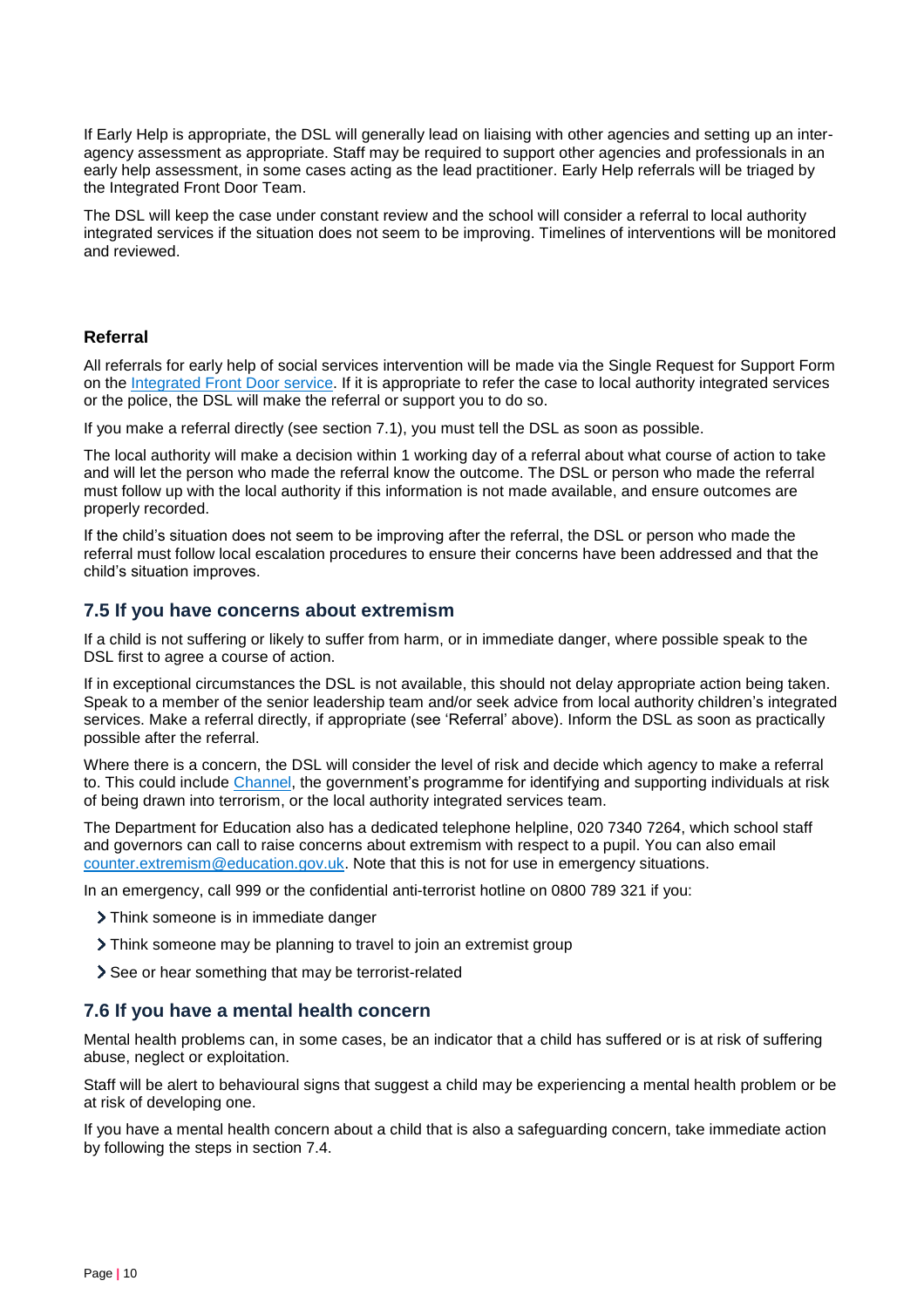If you have a mental health concern that is **not** also a safeguarding concern, speak to the DSL to agree a course of action.

#### **7.7 Concerns about a staff member, supply teacher or volunteer**

If you have concerns about a member of staff (including a supply teacher or volunteer), or an allegation is made about a member of staff (including a supply teacher or volunteer) posing a risk of harm to children, speak to the headteacher/head of school. If the concerns/allegations are about the headteacher, speak to the chair of governors.

The headteacher/chair of governors will then follow the procedures set out in appendix 3, if appropriate.

#### Early years:

Where appropriate, the school will inform Ofsted of the allegation and actions taken, within the necessary timescale (see appendix 3 for more detail).

#### **7.8 Allegations of abuse made against other pupils**

We recognise that children are capable of abusing their peers. Abuse will never be tolerated or passed off as "banter", "just having a laugh" or "part of growing up".

We also recognise the gendered nature of peer-on-peer abuse. However, all peer-on-peer abuse is unacceptable and will be taken seriously.

Most cases of pupils hurting other pupils will be dealt with under our school's behaviour, rewards and exclusions policy, but this child protection and safeguarding policy will apply to any allegations that raise safeguarding concerns. This might include where the alleged behaviour:

- If is serious, and potentially a criminal offence
- Could put pupils in the school at risk
- > Is violent
- Involves pupils being forced to use drugs or alcohol
- Involves sexual exploitation, sexual abuse or sexual harassment, such as indecent exposure, sexual assault, upskirting or sexually inappropriate pictures or videos (including sexting)
- If a pupil makes an allegation of abuse against another pupil:
	- You must record the allegation and tell the DSL, but do not investigate it
	- The DSL will contact the local authority integrated services team and follow its advice, as well as the police if the allegation involves a potential criminal offence
	- The DSL will put a risk assessment and support plan into place for all children involved (including the victim(s), the child(ren) against whom the allegation has been made and any others affected) with a named person they can talk to if needed
	- The DSL will contact the children and adolescent mental health services (CAMHS), if appropriate

We will minimise the risk of peer-on-peer abuse by:

- Challenging any form of derogatory or sexualised language or behaviour, including requesting or sending sexual images
- Being vigilant to issues that particularly affect different genders for example, sexualised or aggressive touching or grabbing towards female pupils, and initiation or hazing type violence with respect to boys
- Ensuring our curriculum helps to educate pupils about appropriate behaviour and consent
- Ensuring pupils know they can talk to staff confidentially
- Ensuring staff are trained to understand that a pupil harming a peer could be a sign that the child is being abused themselves, and that this would fall under the scope of this policy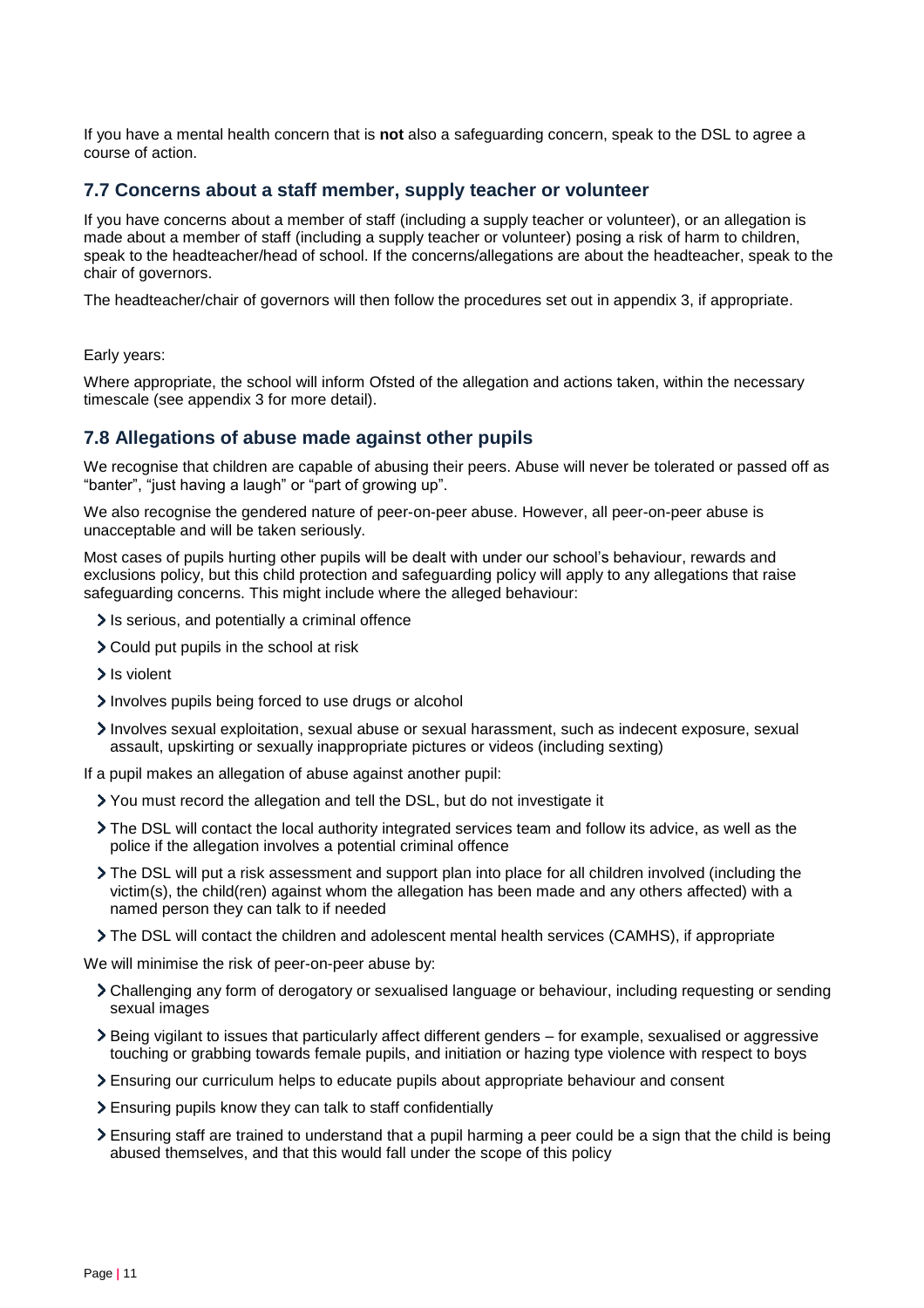# **7.9 Sexting**

'Sexting' to refer specifically to the consensual and non-consensual sharing of nude and semi-nude images and/or videos.

#### **Staff responsibilities when responding to an incident**

If staff are made aware of an incident involving sexting (also known as 'youth produced sexual imagery'), you must report it to the DSL immediately.

Staff must **not**:

- View, download or share the imagery yourself, or ask a pupil to share or download it. If you have already viewed the imagery by accident, you must report this to the DSL
- Delete the imagery or ask the pupil to delete it
- Ask the pupil(s) who are involved in the incident to disclose information regarding the imagery (this is the DSL's responsibility)
- Share information about the incident with other members of staff, the pupil(s) it involves or their, or other, parents and/or carers
- Say or do anything to blame or shame any young people involved

You should explain that you need to report the incident and reassure the pupil(s) that they will receive support and help from the DSL.

#### **Initial review meeting**

Following a report of an incident, the DSL will hold an initial review meeting with appropriate school staff. This meeting will consider the initial evidence and aim to determine:

- Whether there is an immediate risk to pupil(s)
- If a referral needs to be made to the police and/or integrated services team
- If it is necessary to view the imagery in order to safeguard the young person (in most cases, imagery should not be viewed)
- What further information is required to decide on the best response
- Whether the imagery has been shared widely and via what services and/or platforms (this may be unknown)
- Whether immediate action should be taken to delete or remove images from devices or online services
- Any relevant facts about the pupils involved which would influence risk assessment
- If there is a need to contact another school, college, setting or individual
- Whether to contact parents or carers of the pupils involved (in most cases parents should be involved)

The DSL will make an immediate referral to police and/or integrated services if:

- The incident involves an adult
- There is reason to believe that a young person has been coerced, blackmailed, or groomed, or if there are concerns about their capacity to consent (for example owing to special educational needs)
- What the DSL knows about the imagery suggests the content depicts sexual acts which are unusual for the young person's developmental stage, or are violent
- The imagery involves sexual acts and any pupil in the imagery is under 13
- If The DSL has reason to believe a pupil is at immediate risk of harm owing to the sharing of the imagery (for example, the young person is presenting as suicidal or self-harming)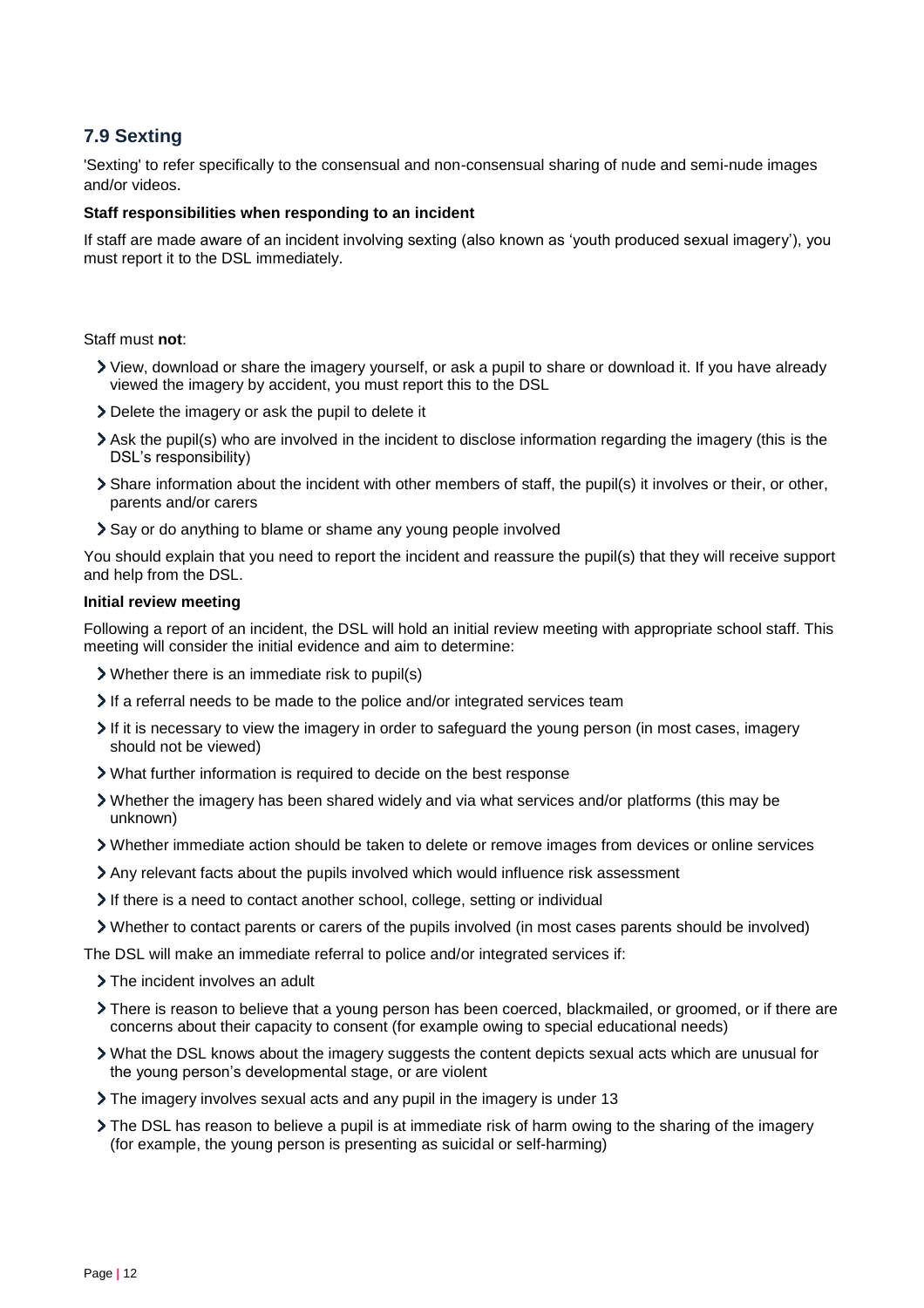If none of the above apply then the DSL, in consultation with the headteacher/head of school and other members of staff as appropriate, may decide to respond to the incident without involving the police or integrated services.

#### **Further review by the DSL**

If at the initial review stage, a decision has been made not to refer to police and/or integrated services, the DSL will conduct a further review.

They will hold interviews with the pupils involved (if appropriate) to establish the facts and assess the risks.

If at any point in the process there is a concern that a pupil has been harmed or is at risk of harm, a referral will be made to integrated services team and/or the police immediately.

#### **Informing parents**

The DSL will inform parents at an early stage and keep them involved in the process, unless there is a good reason to believe that involving them would put the pupil at risk of harm.

#### **Referring to the police**

If it is necessary to refer an incident to the police, this will be done by dialling 101 or reporting online.

#### **Recording incidents**

All sexting incidents and the decisions made in responding to them will be recorded. The record-keeping arrangements set out in section 14 of this policy also apply to recording incidents of sexting.

#### **Curriculum coverage**

Pupils are taught about the issues surrounding sexting as part of our PSHE education and computing programmes. Teaching covers the following in relation to sexting:

- What it is
- > How it is most likely to be encountered
- The consequences of requesting, forwarding, or providing such images, including when it is and is not abusive
- Issues of legality
- The risk of damage to people's feelings and reputation

Pupils also learn the strategies and skills needed to manage:

- Specific requests or pressure to provide (or forward) such images
- > The receipt of such images

This policy on sexting is also shared with pupils so they are aware of the processes the school will follow in the event of an incident.

# <span id="page-12-0"></span>**8. Notifying parents and carers**

Where appropriate, we will discuss any concerns about a child with the child's parents or carers. The DSL will normally do this in the event of a suspicion or disclosure.

Other staff will only talk to parents about any such concerns following consultation with the DSL.

If we believe that notifying the parents or carers would increase the risk to the child, we will discuss this with the local authority integrated services team before doing so.

In the case of allegations of abuse made against other children, we will normally notify the parents or carers of all the children involved.

# <span id="page-12-1"></span>**9. Pupils with special educational needs and disabilities**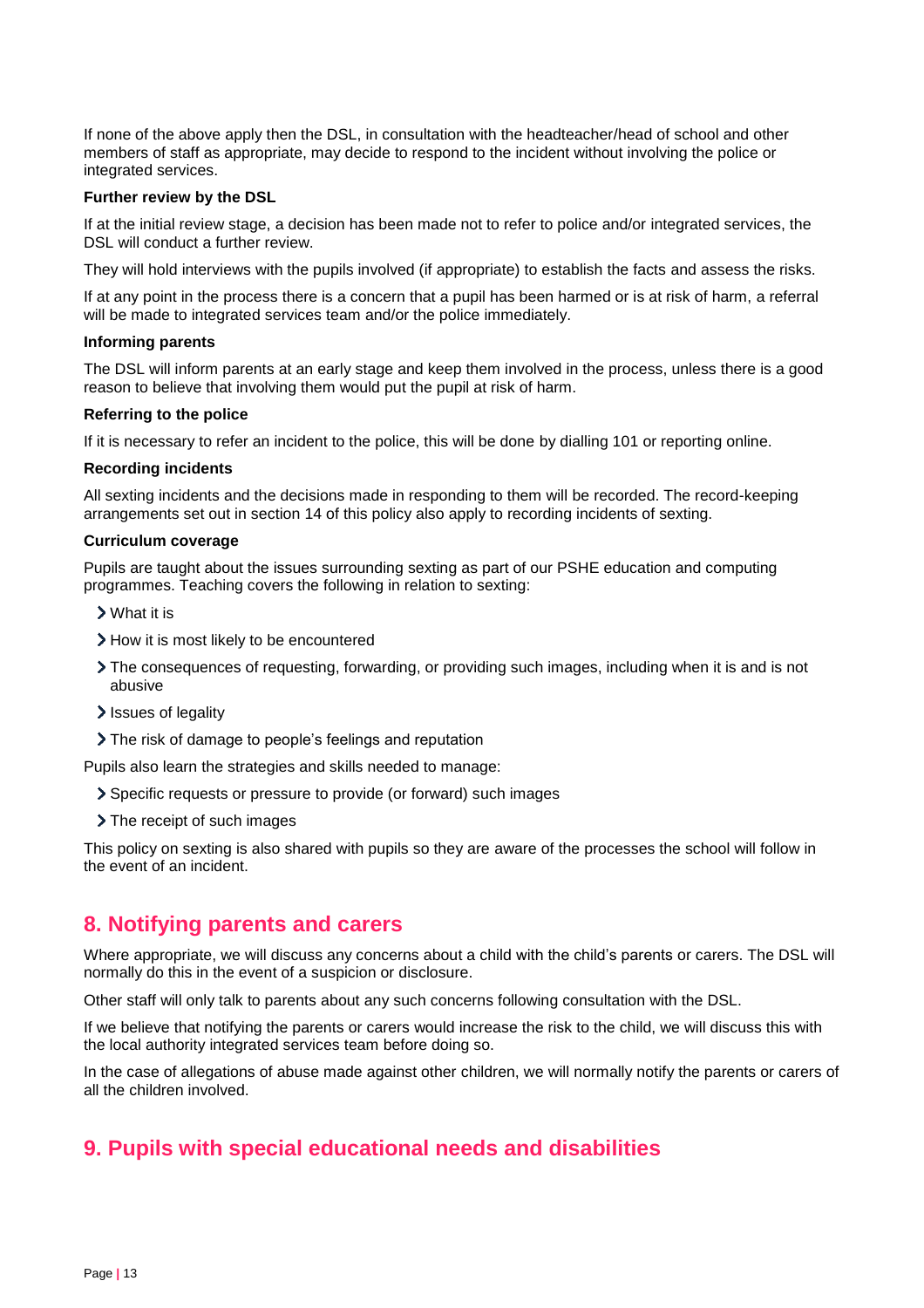We recognise that pupils with special educational needs (SEN) and disabilities can face additional safeguarding challenges. Additional barriers can exist when recognising abuse and neglect in this group, including:

- Assumptions that indicators of possible abuse such as behaviour, mood and injury relate to the child's disability without further exploration
- Pupils being more prone to peer group isolation than other pupils
- The potential for pupils with SEN and disabilities being disproportionally impacted by behaviours such as bullying, without outwardly showing any signs
- Communication barriers and difficulties in overcoming these barriers

We offer extra pastoral support for pupils with SEN and disabilities.

# <span id="page-13-0"></span>**10. Pupils with a social worker**

Pupils may need a social worker due to safeguarding or welfare needs. We recognise that a child's experiences of adversity and trauma can leave them vulnerable to further harm as well as potentially creating barriers to attendance, learning, behaviour and mental health.

The DSL and all members of staff will work with and support social workers to help protect vulnerable children.

Where we are aware that a pupil has a social worker, the DSL will always consider this fact to ensure any decisions are made in the best interests of the pupil's safety, welfare and educational outcomes. For example, it may inform decisions about:

- Responding to unauthorised absence or missing education where there are known safeguarding risks
- The provision of pastoral and/or academic support

# <span id="page-13-1"></span>**11. Looked-after and previously looked-after children**

We will ensure that staff have the skills, knowledge and understanding to keep looked-after children and previously looked-after children safe. In particular, we will ensure that:

- Appropriate staff have relevant information about children's looked after legal status, contact arrangements with birth parents or those with parental responsibility, and care arrangements
- The DSL and SENCO have details of children's social workers and relevant virtual school heads

We have appointed a designated teacher, Laura Sisterson (SENCO), who is responsible for promoting the educational achievement of looked-after children and previously looked-after children in line with [statutory](https://www.gov.uk/government/publications/designated-teacher-for-looked-after-children)  [guidance.](https://www.gov.uk/government/publications/designated-teacher-for-looked-after-children)

The designated teacher is appropriately trained and has the relevant qualifications and experience to perform the role.

As part of their role, the designated teacher will:

- Work closely with the DSL to ensure that any safeguarding concerns regarding looked-after and previously looked-after children are quickly and effectively responded to
- Work with virtual school heads to promote the educational achievement of looked-after and previously looked-after children, including discussing how pupil premium plus funding can be best used to support looked-after children and meet the needs identified in their personal education plans

# <span id="page-13-2"></span>**12. Mobile phones and cameras**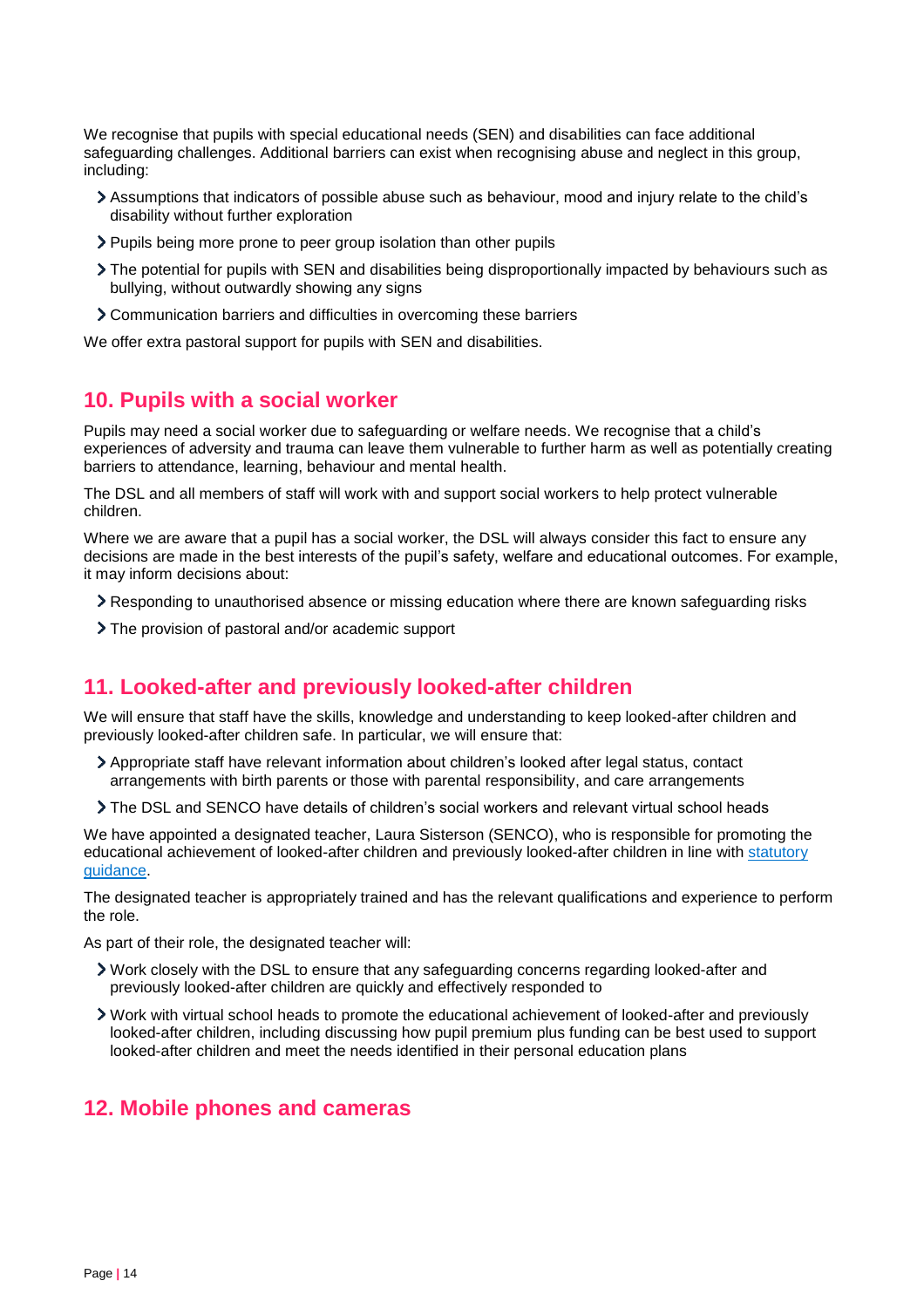Staff are allowed to bring their personal phones to school for their own use but will limit such use to noncontact time when pupils are not present. Staff members' personal phones will remain in their bags or cupboards during contact time with pupils.

Staff will not take pictures or recordings of pupils on their personal phones or cameras.

We will follow the General Data Protection Regulation and Data Protection Act 2018 when taking and storing photos and recordings for use in the school.

Staff are required to have a pin or password to access their personal phones. Mobile phones and cameras are the responsibility of the owner.

# <span id="page-14-0"></span>**13. Complaints and concerns about school safeguarding policies**

## **13.1 Complaints against staff**

Complaints against staff that are likely to require a child protection investigation will be handled in accordance with our procedures for dealing with allegations of abuse made against staff (see appendix 3).

The school has a Complaints Procedure available to parents, pupils and members of staff and visitors who wish to report concerns. This can be found in the school office, on the school website and staff shared area. All reported concerns will be taken seriously and considered within the relevant and appropriate process. Anything that constitutes an allegation against a member of staff or volunteer will be dealt with under the specific Procedures for Managing Allegations against Staff policy.

## **13.3 Whistle-blowing**

If there is a concern regarding the way the school safeguards pupils, including poor or unsafe practice or potential failures this should be raised immediately.

In the first instance the concern should be raised to the DSL or headteacher/head of school. If the complaint is about the headteacher, the chair of governors should be contacted.

The NSPCC has a whistleblowing adviceline for free and confidential advice: 0800 028 0285

# <span id="page-14-1"></span>**14. Record-keeping**

We will hold records in line with our records retention schedule.

All safeguarding concerns, discussions, decisions made and the reasons for those decisions, must be recorded in writing. If you are in any doubt about whether to record something, discuss it with the DSL.

Non-confidential records will be easily accessible and available. Confidential information and records will be held securely and only available to those who have a right or professional need to see them.

Safeguarding records relating to individual children will be retained for a reasonable period of time after they have left the school.

If a child for whom the school has, or has had, safeguarding concerns moves to another school, the DSL will ensure that their child protection file is forwarded promptly and securely (and ensure receipt of), and separately from the main pupil file. In addition, if the concerns are significant or complex, and/or social services are involved, the DSL will speak to the DSL of the receiving school and provide information to enable them to have time to make any necessary preparations to ensure the safety of the child.

The most recent safeguarding concerns are kept electronically using the MyConcern secure system. Other safeguarding records are kept in a locked cabinet in a locked room. Records are kept strictly confidential. Records are shared with outside agencies as appropriate.

In addition: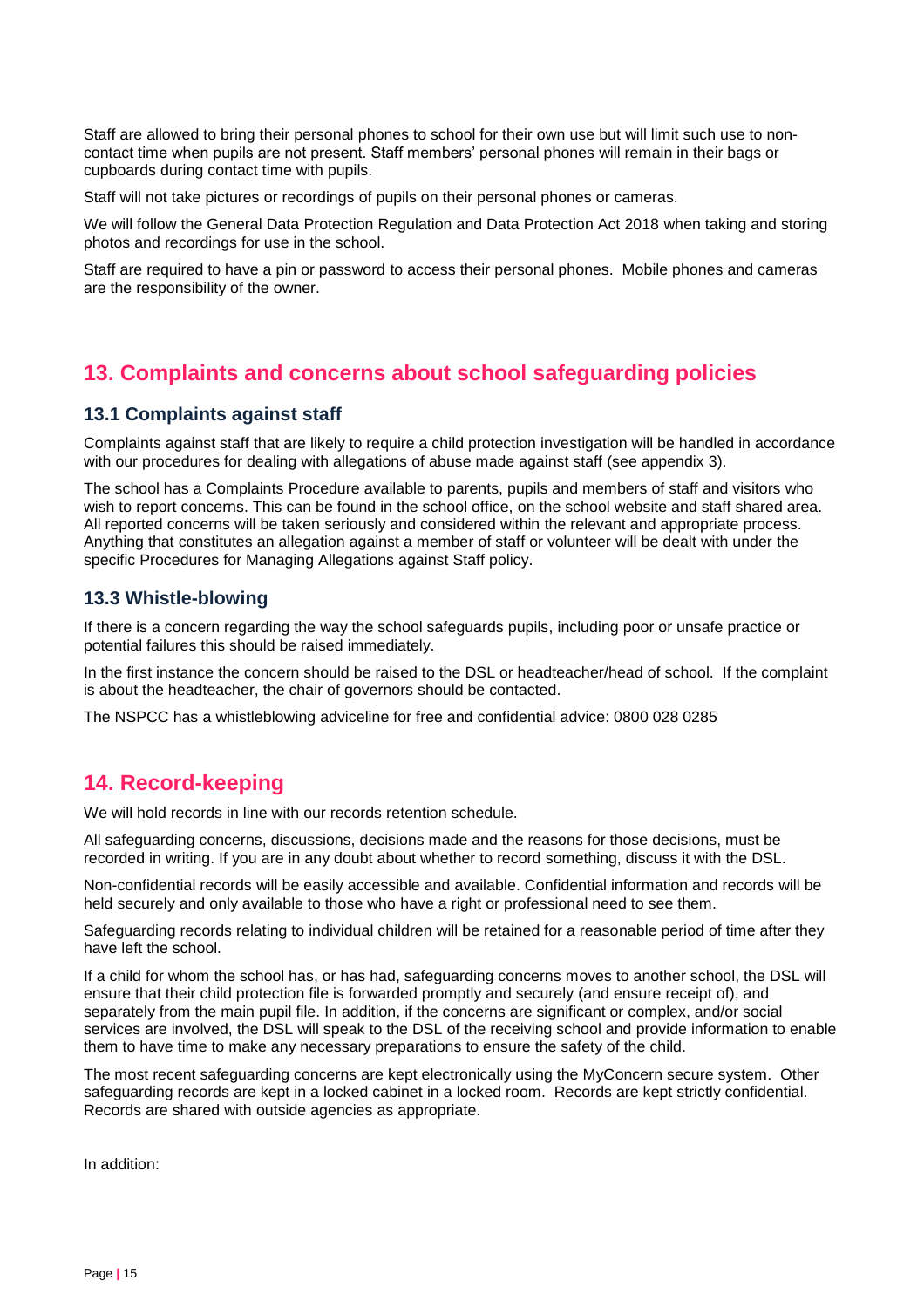- Appendix 2 sets out our policy on record-keeping specifically with respect to recruitment and preemployment checks
- Appendix 3 sets out our policy on record-keeping with respect to allegations of abuse made against staff

# <span id="page-15-0"></span>**15. Training**

## **15.1 All staff**

All staff members will undertake safeguarding and child protection training at induction, including on whistleblowing procedures, to ensure they understand the school's safeguarding systems and their responsibilities, and can identify signs of possible abuse or neglect. This training will be regularly updated and will be in line with national and local guidance.

All staff will have training on the government's anti-radicalisation strategy, Prevent, to enable them to identify children at risk of being drawn into terrorism and to challenge extremist ideas.

Staff will also receive regular safeguarding and child protection updates (for example, through emails and staff meetings) as required, but at least annually.

Training will be integrated, aligned and considered as part of the whole school/college safeguarding approach.

Training will have regard to the Teachers' Standards, with the expectation that teachers manage behaviour effectively for a safe environment.

Contractors who are provided through a private finance initiative (PFI) or similar contract will also receive safeguarding training.

Volunteers will receive appropriate training, if applicable.

## **15.2 The DSLs**

The DSL and DSL trained staff will undertake specific DSL child protection and safeguarding training at least every 2 years.

In addition, they will update their knowledge and skills at regular intervals and at least annually (for example, through e-bulletins, meeting other DSLs, or taking time to read and digest safeguarding developments).

They will also undertake Prevent awareness training.

#### **15.3 Governors**

All governors receive training about safeguarding, to make sure they have the knowledge and information needed to perform their functions and understand their responsibilities.

As the chair of governors may be required to act as the 'case manager' in the event that an allegation of abuse is made against the headteacher, they receive training in managing allegations for this purpose.

#### **15.4 Recruitment – interview panels**

At least one person conducting any interview for a post at the school will have undertaken safer recruitment training. This will cover, as a minimum, the contents of the Department for Education's statutory guidance, Keeping Children Safe in Education, and will be in line with local safeguarding procedures.

## **15.5 Staff who have contact with pupils and families**

All staff who have contact with children and families will have supervisions which will provide them with support, coaching and training, promote the interests of children and allow for confidential discussions of sensitive issues.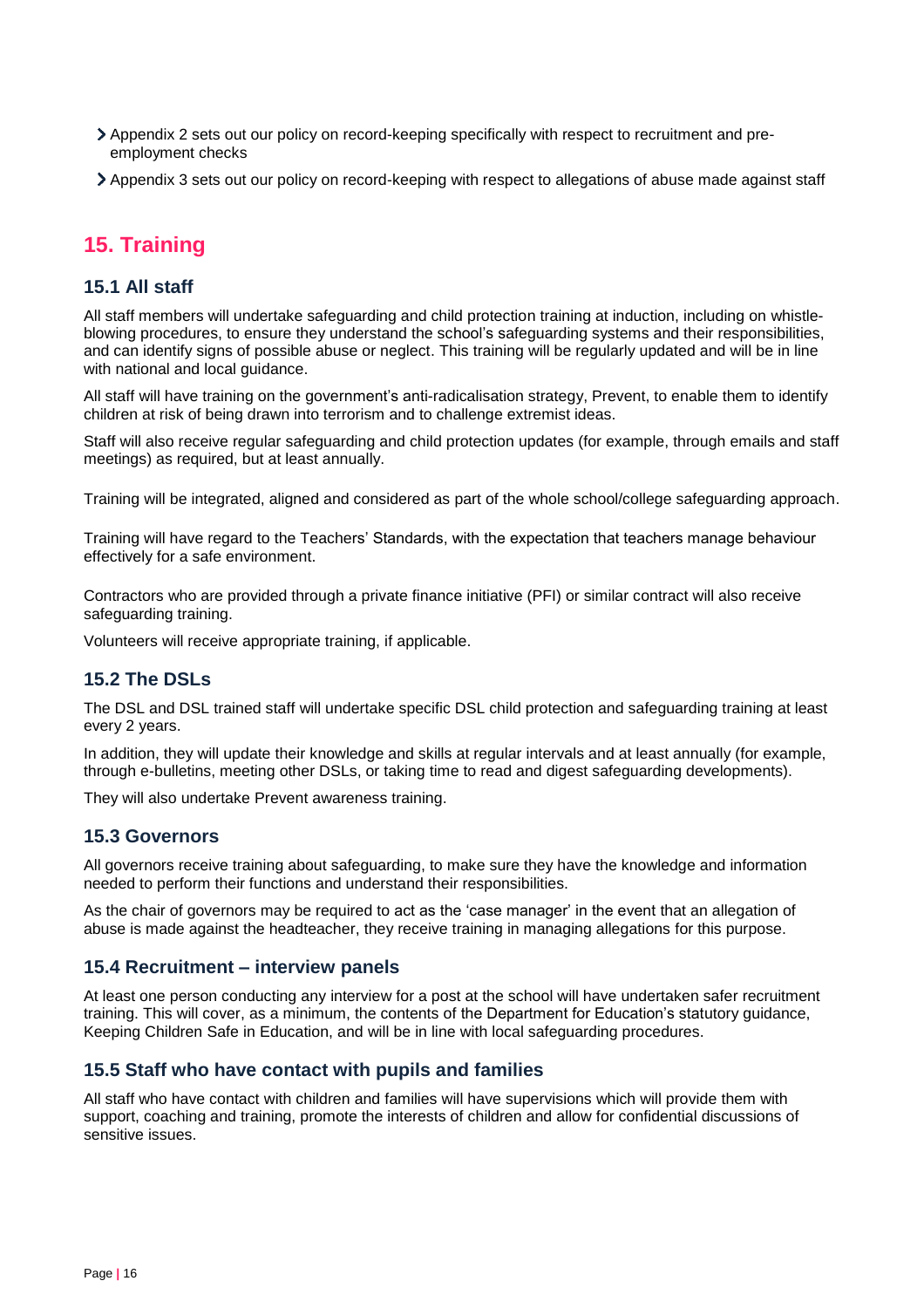# <span id="page-16-0"></span>**16. Monitoring arrangements**

This policy will be reviewed **annually** by the DSL. At every review, it will be approved by the full governing board and/or board of Trustees.

# <span id="page-16-1"></span>**17. Links with other policies**

This policy links to the following policies and procedures:

- > Behaviour, rewards and exclusions
- > Staff code of conduct
- Complaints
- > Health and safety
- > Attendance
- > Online safety
- Equality
- > Sex and relationship education
- > First aid
- > Curriculum
- Designated teacher for looked-after and previously looked-after children
- > Acceptable use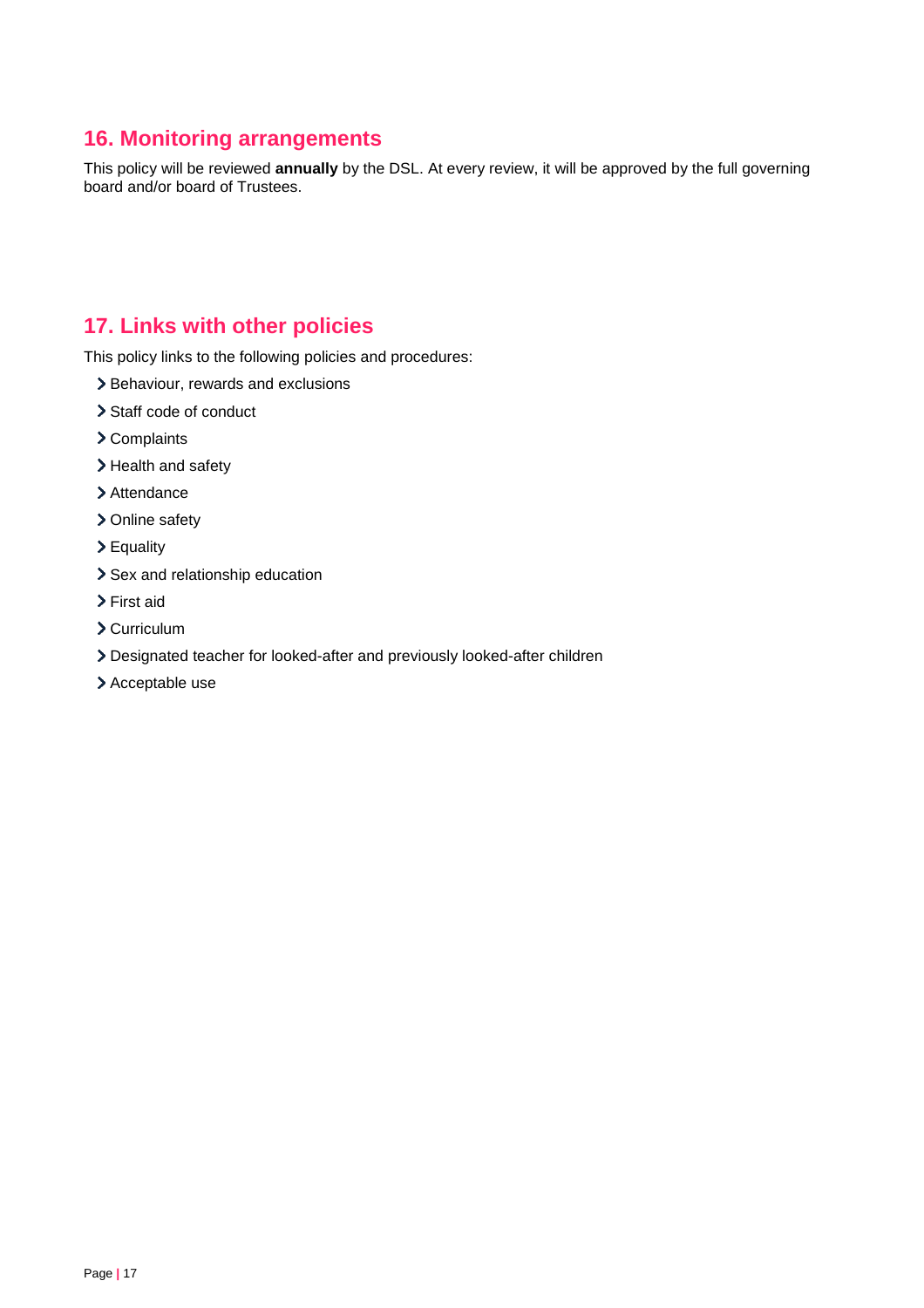#### *These appendices are based on the Department for Education's statutory guidance, Keeping Children Safe in Education.*

#### <span id="page-17-0"></span>**Appendix 1: types of abuse**

Abuse, including neglect, and safeguarding issues are rarely standalone events that can be covered by one definition or label. In most cases, multiple issues will overlap.

**Physical abuse** may involve hitting, shaking, throwing, poisoning, burning or scalding, drowning, suffocating or otherwise causing physical harm to a child. Physical harm may also be caused when a parent or carer fabricates the symptoms of, or deliberately induces, illness in a child. Physical abuse to include an online element which facilitates, threatens and/or encourages physical abuse.

**Emotional abuse** is the persistent emotional maltreatment of a child such as to cause severe and adverse effects on the child's emotional development. Some level of emotional abuse is involved in all types of maltreatment of a child, although it may occur alone.

Emotional abuse may involve:

- Conveying to a child that they are worthless or unloved, inadequate, or valued only insofar as they meet the needs of another person
- Not giving the child opportunities to express their views, deliberately silencing them or 'making fun' of what they say or how they communicate
- Age or developmentally inappropriate expectations being imposed on children. These may include interactions that are beyond a child's developmental capability, as well as overprotection and limitation of exploration and learning, or preventing the child participating in normal social interaction
- Seeing or hearing the ill-treatment of another
- Serious bullying (including cyberbullying), causing children frequently to feel frightened or in danger, or the exploitation or corruption of children

**Sexual abuse** involves forcing or enticing a child or young person to take part in sexual activities, not necessarily involving a high level of violence, whether or not the child is aware of what is happening. The activities may involve:

- Physical contact, including assault by penetration (for example rape or oral sex) or non-penetrative acts such as masturbation, kissing, rubbing and touching outside of clothing
- Causing someone to engage in sexual activity without consent, such as forcing someone to strip, touch themselves sexually, or to engage in sexual activity with a third party
- Non-contact activities, such as involving children in looking at, or in the production of, sexual images, watching sexual activities, encouraging children to behave in sexually inappropriate ways, or grooming a child in preparation for abuse (including via the internet)
- Sexual violence to include an online element which facilitates, threatens and/or encourages sexual violence
- 'Upskirting' typically involves taking a picture under a person's clothing without their permission

Sexual abuse is not solely perpetrated by adult males. Women can also commit acts of sexual abuse, as can other children.

**Neglect** is the persistent failure to meet a child's basic physical and/or psychological needs, likely to result in the serious impairment of the child's health or development. Neglect may occur during pregnancy as a result of maternal substance abuse.

Once a child is born, neglect may involve a parent or carer failing to:

- Provide adequate food, clothing and shelter (including exclusion from home or abandonment)
- Protect a child from physical and emotional harm or danger
- Ensure adequate supervision (including the use of inadequate caregivers)
- Ensure access to appropriate medical care or treatment

It may also include neglect of, or unresponsiveness to, a child's basic emotional needs.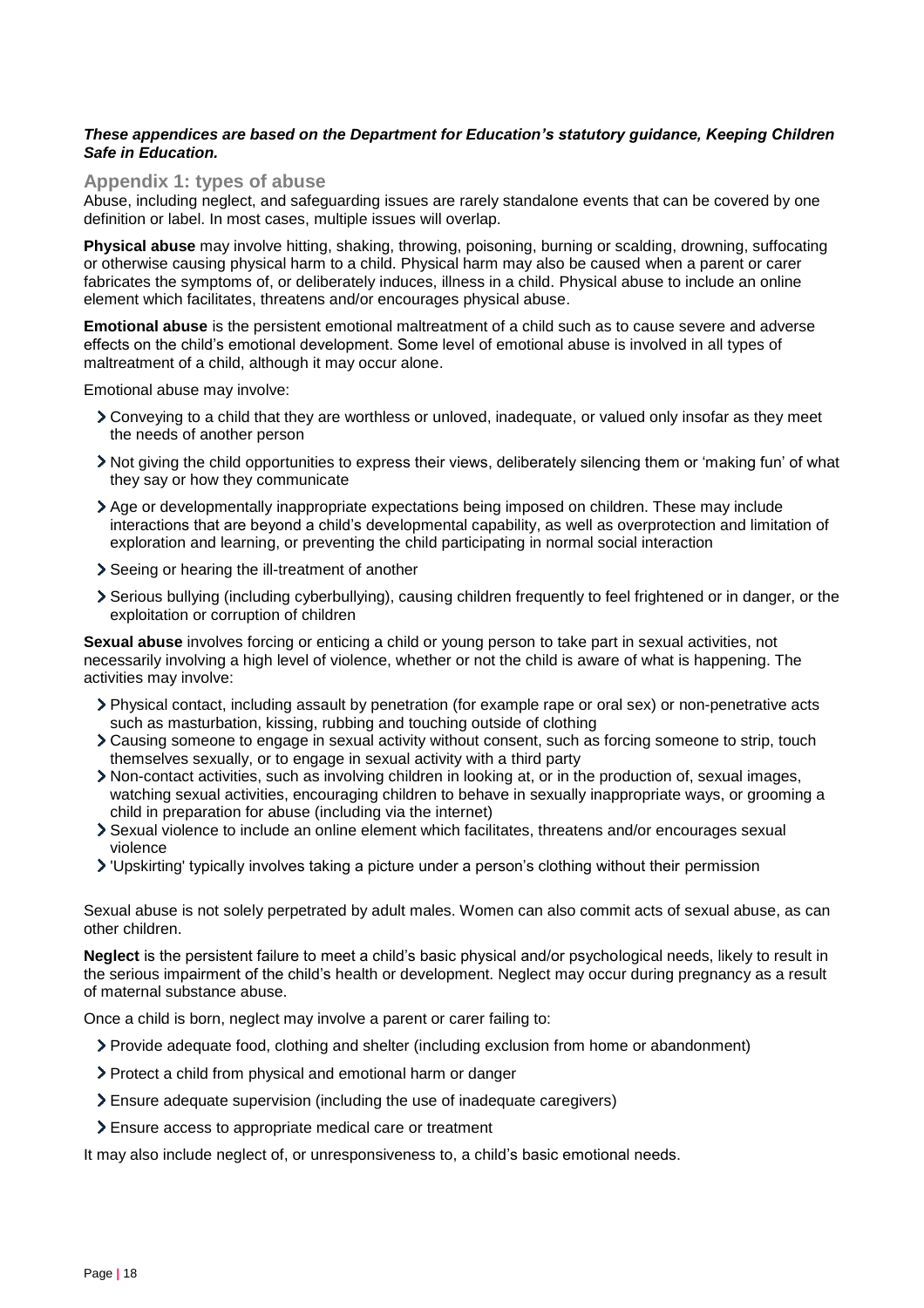#### <span id="page-18-0"></span>**Appendix 2: safer recruitment and DBS checks – policy and procedures**

We will record all information on the checks carried out in the school's single central record (SCR). Copies of these checks, where appropriate, will be held in individuals' personnel files. We follow requirements and best practice in retaining copies of these checks, as set out below.

#### **New staff**

When appointing new staff, we will:

- Verify their identity
- Obtain (via the applicant) an enhanced Disclosure and Barring Service (DBS) certificate, including barred list information for those who will be engaging in regulated activity (see definition below). We will not keep a copy of this for longer than 6 months
- Obtain a separate barred list check if they will start work in regulated activity before the DBS certificate is available
- Verify their mental and physical fitness to carry out their work responsibilities
- Verify their right to work in the UK. We will keep a copy of this verification for the duration of the member of staff's employment and for 2 years afterwards
- Verify their professional qualifications, as appropriate
- Ensure they are not subject to a prohibition order if they are employed to be a teacher
- Carry out further additional checks, as appropriate, on candidates who have lived or worked outside of the UK, including (where relevant) any teacher sanctions or restrictions imposed by a European Economic Area professional regulating authority, and criminal records checks or their equivalent
- Check that candidates taking up a management position are not subject to a prohibition from management (section 128) direction made by the secretary of state

For primary and Early Years, we will ensure that appropriate checks are carried out to ensure that individuals are not disqualified under the 2018 Childcare Disqualification Regulations and Childcare Act 2006. Where we take a decision that an individual falls outside of the scope of these regulations and we do not carry out such checks, we will retain a record of our assessment on the individual's personnel file. This will include our evaluation of any risks and control measures put in place, and any advice sought.

We will ask for written information about previous employment history and check that information is not contradictory or incomplete.

We will seek references on all short-listed candidates, including internal candidates, before interview. We will scrutinise these and resolve any concerns before confirming appointments. The references requested will ask specific questions about the suitability of the applicant to work with children.

**Regulated activity** means a person who will be:

- Responsible, on a regular basis in a school or college, for teaching, training, instructing, caring for or supervising children; or
- Carrying out paid, or unsupervised unpaid, work regularly in a school or college where that work provides an opportunity for contact with children; or
- Engaging in intimate or personal care or overnight activity, even if this happens only once and regardless of whether they are supervised or not

# **Existing staff**

If we have concerns about an existing member of staff's suitability to work with children, we will carry out all the relevant checks as if the individual was a new member of staff. We will also do this if an individual moves from a post that is not regulated activity to one that is.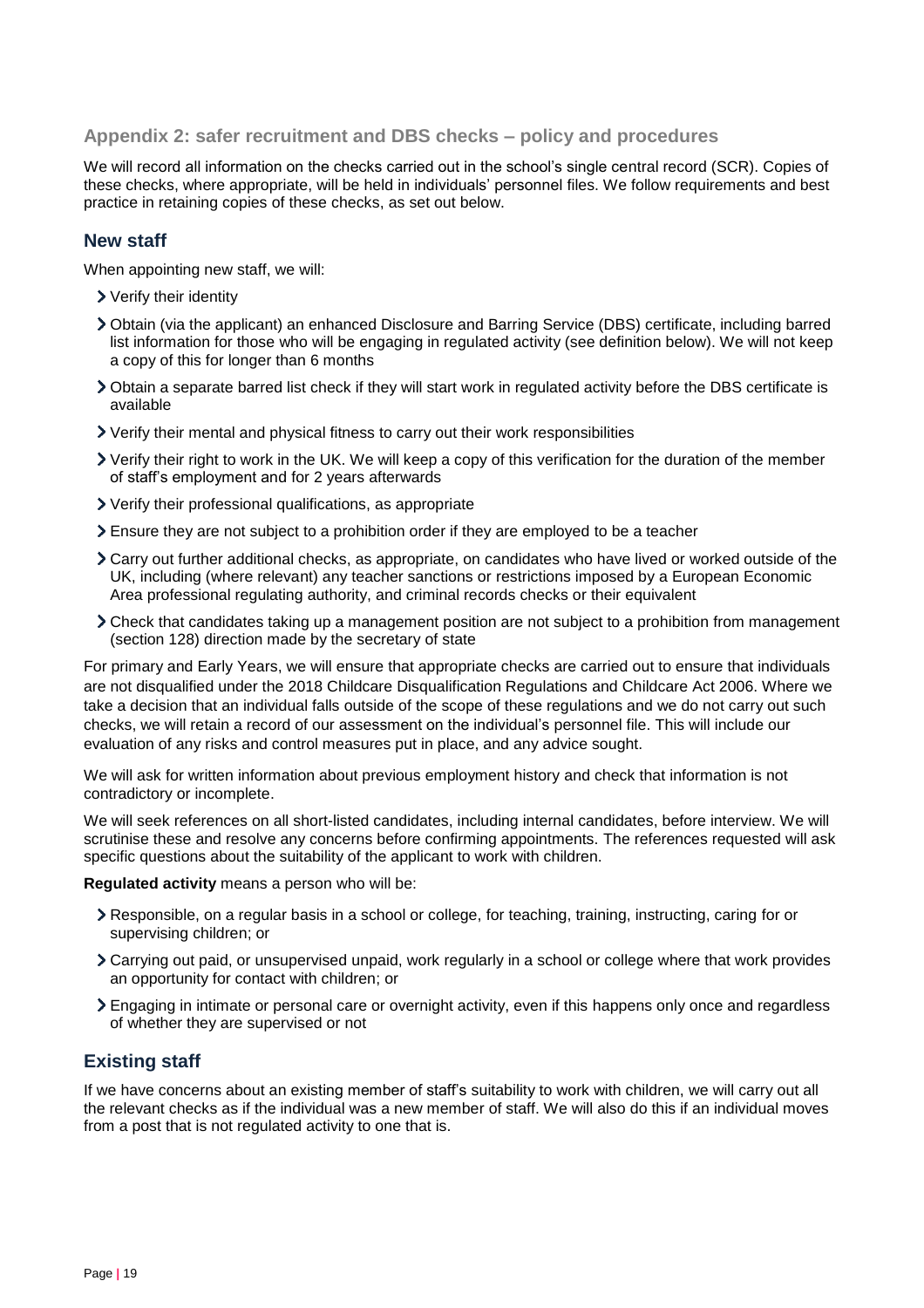We will refer to the DBS anyone who has harmed, or poses a risk of harm, to a child or vulnerable adult where:

- We believe the individual has engaged in [relevant conduct;](https://www.gov.uk/guidance/making-barring-referrals-to-the-dbs#relevant-conduct-in-relation-to-children) or
- The individual has received a caution or conviction for a relevant offence, or there is reason to believe the individual has committed a listed relevant offence, under the [Safeguarding Vulnerable Groups Act 2006](http://www.legislation.gov.uk/uksi/2009/37/contents/made)  [\(Prescribed Criteria and Miscellaneous Provisions\) Regulations 2009;](http://www.legislation.gov.uk/uksi/2009/37/contents/made) or
- The 'harm test' is satisfied in respect of the individual (i.e. they may harm a child or vulnerable adult or put them at risk of harm); and
- The individual has been removed from working in regulated activity (paid or unpaid) or would have been removed if they had not left

#### **Agency and third-party staff**

We will obtain written notification from any agency or third-party organisation that it has carried out the necessary safer recruitment checks that we would otherwise perform. We will also check that the person presenting themselves for work is the same person on whom the checks have been made.

# **Contractors**

We will ensure that any contractor, or any employee of the contractor, who is to work at the school has had the appropriate level of DBS check (this includes contractors who are provided through a PFI or similar contract). This will be:

- An enhanced DBS check with barred list information for contractors engaging in regulated activity
- An enhanced DBS check, not including barred list information, for all other contractors who are not in regulated activity but whose work provides them with an opportunity for regular contact with children

We will obtain the DBS check for self-employed contractors.

We will not keep copies of such checks for longer than 6 months.

Contractors who have not had any checks will not be allowed to work unsupervised or engage in regulated activity under any circumstances.

We will check the identity of all contractors and their staff on arrival at the school.

Primary and Early Years: For self-employed contractors such as music teachers or sports coaches, we will ensure that appropriate checks are carried out to ensure that individuals are not disqualified under the 2018 Childcare Disqualification Regulations and Childcare Act 2006. Where we decide that an individual falls outside of the scope of these regulations and we do not carry out such checks, we will retain a record of our assessment. This will include our evaluation of any risks and control measures put in place, and any advice sought.

## **Trainee/student teachers**

Where applicants for initial teacher training are salaried by us, we will ensure that all necessary checks are carried out.

Where trainee teachers are fee-funded, we will obtain written confirmation from the training provider that necessary checks have been carried out and that the trainee has been judged by the provider to be suitable to work with children.

Primary and Early Years: In both cases, this includes checks to ensure that individuals are not disqualified under the 2018 Childcare Disqualification Regulations and Childcare Act 2006.

#### **Volunteers**

We will:

Never leave an unchecked volunteer unsupervised or allow them to work in regulated activity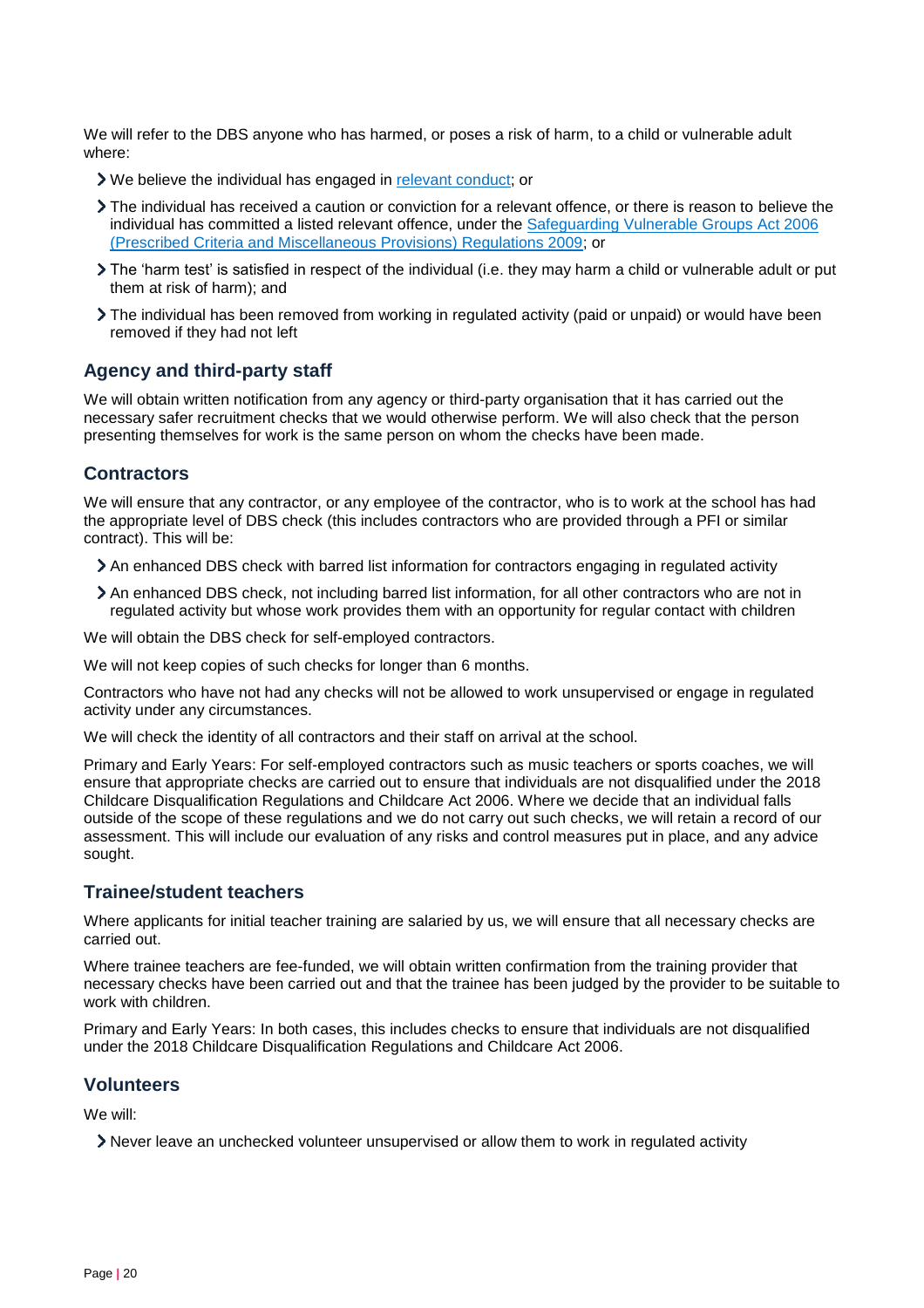- Obtain an enhanced DBS check with barred list information for all volunteers who are new to working in regulated activity
- Carry out a risk assessment when deciding whether to seek an enhanced DBS check without barred list information for any volunteers not engaging in regulated activity. We will retain a record of this risk assessment

Primary and Early Years:

Ensure that appropriate checks are carried out to ensure that individuals are not disqualified under the 2018 Childcare Disqualification Regulations and Childcare Act 2006. Where we decide that an individual falls outside of the scope of these regulations and we do not carry out such checks, we will retain a record of our assessment. This will include our evaluation of any risks and control measures put in place, and any advice sought

#### **Governors**

All governors will have an enhanced DBS check without barred list information.

They will have an enhanced DBS check with barred list information if working in regulated activity.

The chair of the board will have their DBS check countersigned by the secretary of state.

All proprietors, trustees, local governors and members will also have the following checks:

- A section 128 check (to check prohibition on participation in management under [section 128 of the](https://www.legislation.gov.uk/ukpga/2008/25/section/128)  Education [and Skills Act 2008\)](https://www.legislation.gov.uk/ukpga/2008/25/section/128). [Section 128 checks are only required for local governors if they have retained or been delegated any management responsibilities.]
- > Identity
- > Right to work in the UK
- Other checks deemed necessary if they have lived or worked outside the UK

#### **Staff working in alternative provision settings**

Where we place a pupil with an alternative provision provider, we obtain written confirmation from the provider that they have carried out the appropriate safeguarding checks on individuals working there that we would otherwise perform.

## **Adults who supervise pupils on work experience**

When organising work experience, we will ensure that policies and procedures are in place to protect children from harm.

We will also consider whether it is necessary for barred list checks to be carried out on the individuals who supervise a pupil under 16 on work experience. This will depend on the specific circumstances of the work experience, including the nature of the supervision, the frequency of the activity being supervised, and whether the work is regulated activity.

#### **Pupils staying with host families**

Where the school makes arrangements for pupils to be provided with care and accommodation by a host family to which they are not related (for example, during a foreign exchange visit), we will request enhanced DBS checks with barred list information on those people.

Where the school is organising such hosting arrangements overseas and host families cannot be checked in the same way, we will work with our partner schools abroad to ensure that similar assurances are undertaken prior to the visit.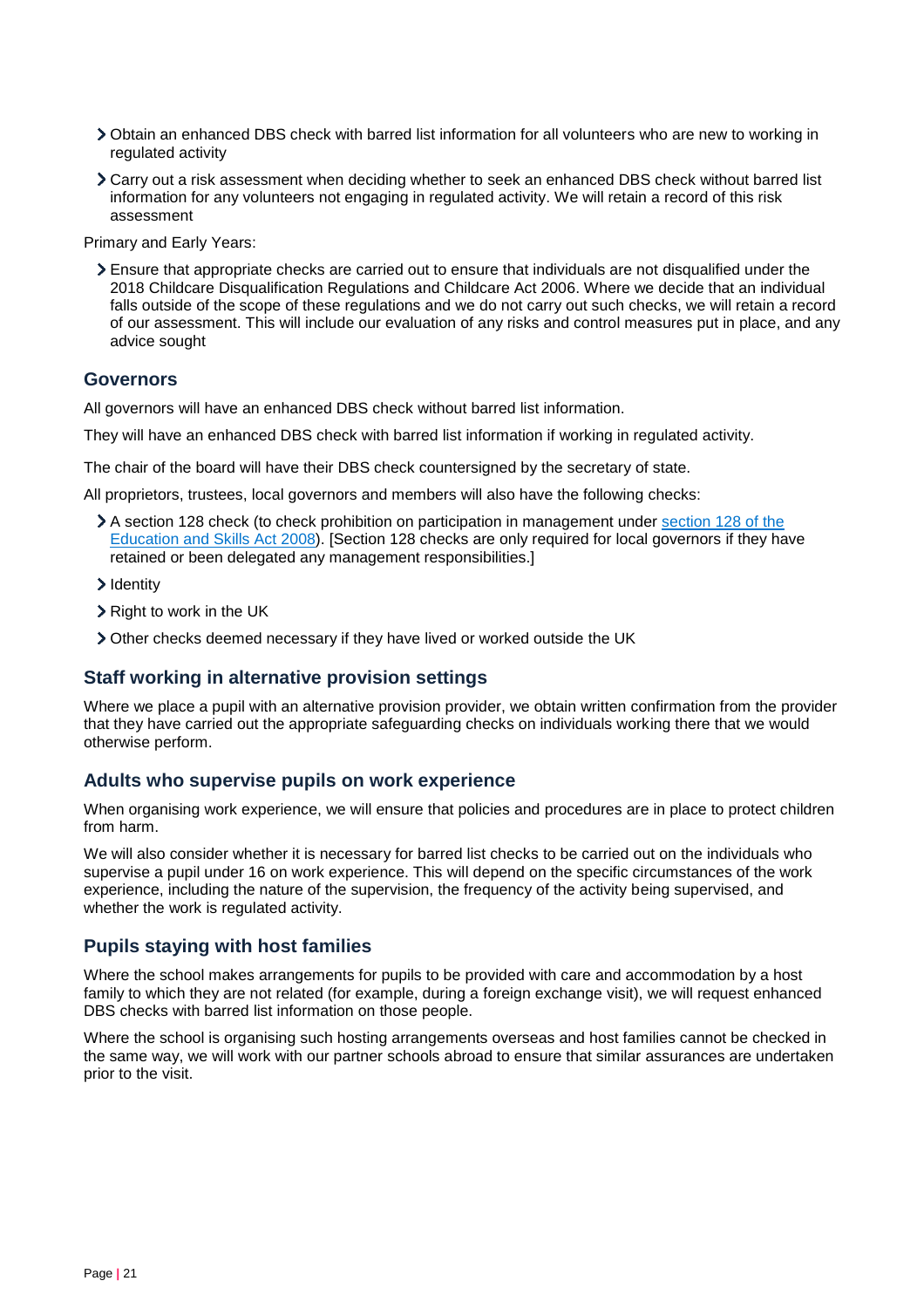## <span id="page-21-0"></span>**Appendix 3: allegations of abuse made against staff**

This section of this policy applies to all cases in which it is alleged that a current member of staff, including a supply teacher or volunteer, has:

- Behaved in a way that has harmed a child, or may have harmed a child, or
- Possibly committed a criminal offence against or related to a child, or
- Behaved towards a child or children in a way that indicates he or she may pose a risk of harm to children, or
- Behaved or may have behaved in a way that indicates they may not be suitable to work with children

It applies regardless of whether the alleged abuse took place in the school. Allegations against a teacher who is no longer teaching and historical allegations of abuse will be referred to the police.

We will deal with any allegation of abuse against a member of staff or volunteer very quickly, in a fair and consistent way that provides effective child protection while also supporting the individual who is the subject of the allegation.

Our procedures for dealing with allegations will be applied with common sense and judgement.

#### **Suspension of the accused until the case is resolved**

Suspension will not be the default position and will only be considered in cases where there is reason to suspect that a child or other children is/are at risk of harm, or the case is so serious that it might be grounds for dismissal. In such cases, we will only suspend an individual if we have considered all other options available and there is no reasonable alternative.

Based on an assessment of risk, we will consider alternatives such as:

- Redeployment within the school so that the individual does not have direct contact with the child or children concerned
- Providing an assistant to be present when the individual has contact with children
- Redeploying the individual to alternative work in the school so that they do not have unsupervised access to children
- Moving the child or children to classes where they will not come into contact with the individual, making it clear that this is not a punishment and parents have been consulted
- Temporarily redeploying the individual to another role in a different location, for example to an alternative school.

## **Definitions for outcomes of allegation investigations**

- **Substantiated:** there is sufficient evidence to prove the allegation
- **Malicious:** there is sufficient evidence to disprove the allegation and there has been a deliberate act to deceive
- **False:** there is sufficient evidence to disprove the allegation
- **Unsubstantiated:** there is insufficient evidence to either prove or disprove the allegation (this does not imply guilt or innocence)
- **Unfounded**: to reflect cases where there is no evidence or proper basis which supports the allegation being made

## **Procedure for dealing with allegations**

In the event of an allegation that meets the criteria above, the headteacher/head of school (or chair of governors where the headteacher is the subject of the allegation) – the 'case manager' – will take the following steps: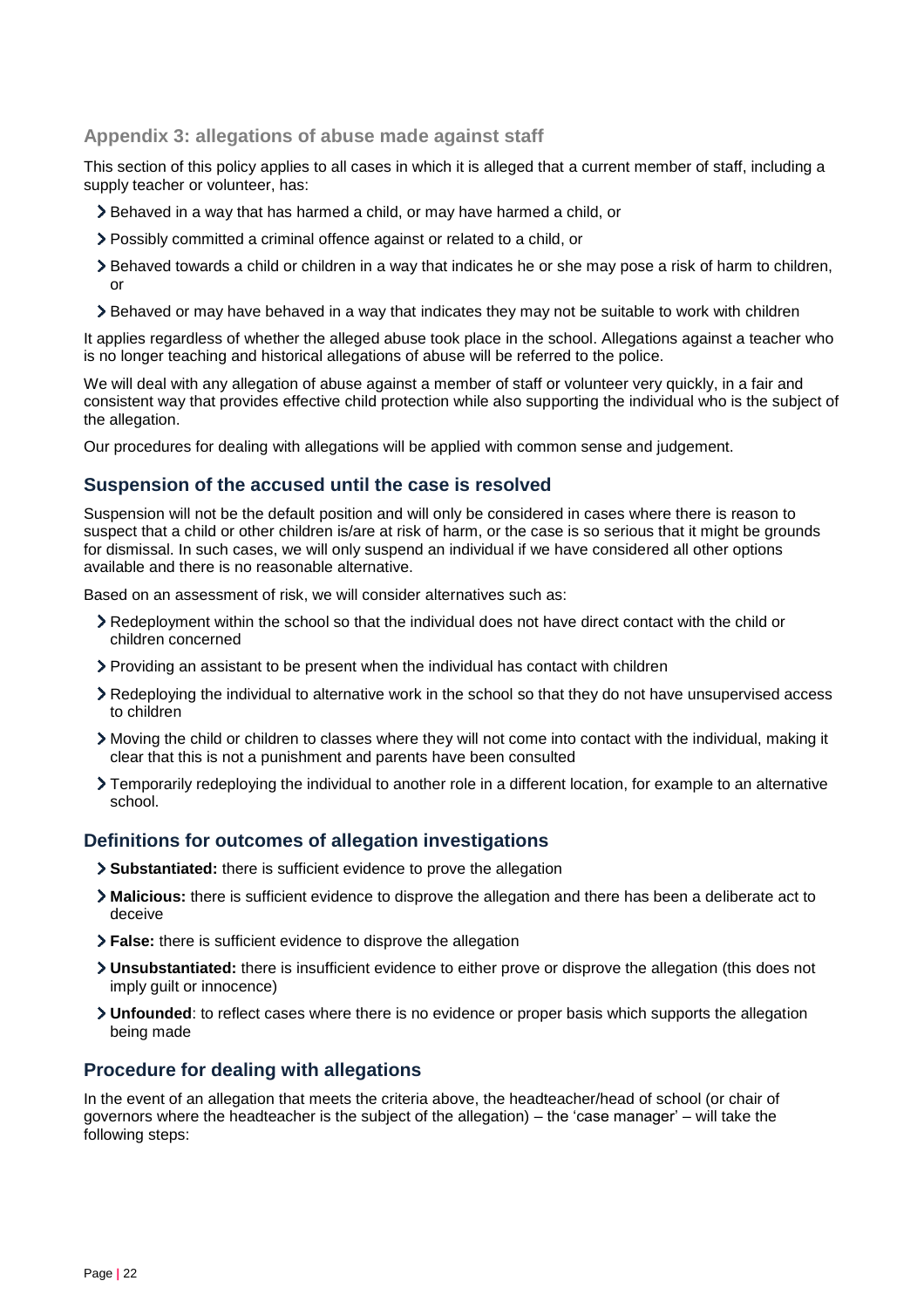- Immediately discuss the allegation with the designated officer at the local authority. This is to consider the nature, content and context of the allegation and agree a course of action, including whether further enquiries are necessary to enable a decision on how to proceed, and whether it is necessary to involve the police and/or children's social care services. (The case manager may, on occasion, consider it necessary to involve the police *before* consulting the designated officer – for example, if the accused individual is deemed to be an immediate risk to children or there is evidence of a possible criminal offence. In such cases, the case manager will notify the designated officer as soon as practicably possible after contacting the police)
- Inform the accused individual of the concerns or allegations and likely course of action as soon as possible after speaking to the designated officer (and the police or children's social care services, where necessary). Where the police and/or children's social care services are involved, the case manager will only share such information with the individual as has been agreed with those agencies
- Where appropriate (in the circumstances described above), carefully consider whether suspension of the individual from contact with children at the school is justified or whether alternative arrangements such as those outlined above can be put in place. Advice will be sought from the designated officer, police and/or children's social care services, as appropriate
- **If immediate suspension is considered necessary**, agree and record the rationale for this with the designated officer. The record will include information about the alternatives to suspension that have been considered, and why they were rejected. Written confirmation of the suspension will be provided to the individual facing the allegation or concern within 1 working day, and the individual will be given a named contact at the school and their contact details
- **If it is decided that no further action is to be taken** in regard to the subject of the allegation or concern, record this decision and the justification for it and agree with the designated officer what information should be put in writing to the individual and by whom, as well as what action should follow both in respect of the individual and those who made the initial allegation
- **If it is decided that further action is needed**, take steps as agreed with the designated officer to initiate the appropriate action in school and/or liaise with the police and/or children's social care services as appropriate
- Provide effective support for the individual facing the allegation or concern, including appointing a named representative to keep them informed of the progress of the case and considering what other support is appropriate.
- Inform the parents or carers of the child/children involved about the allegation as soon as possible if they do not already know (following agreement with children's social care services and/or the police, if applicable). The case manager will also inform the parents or carers of the requirement to maintain confidentiality about any allegations made against teachers (where this applies) while investigations are ongoing. Any parent or carer who wishes to have the confidentiality restrictions removed in respect of a teacher will be advised to seek legal advice
- Keep the parents or carers of the child/children involved informed of the progress of the case and the outcome, where there is not a criminal prosecution, including the outcome of any disciplinary process (in confidence)
- Make a referral to the DBS where it is thought that the individual facing the allegation or concern has engaged in conduct that harmed or is likely to harm a child, or if the individual otherwise poses a risk of harm to a child

#### Primary and Early Years:

We will inform Ofsted of any allegations of serious harm or abuse by any person living, working, or looking after children at the premises (whether the allegations relate to harm or abuse committed on the premises or elsewhere), and any action taken in respect of the allegations. This notification will be made as soon as reasonably possible and always within 14 days of the allegations being made.

If the school is made aware that the secretary of state has made an interim prohibition order in respect of an individual, we will immediately suspend that individual from teaching, pending the findings of the investigation by the Teaching Regulation Agency.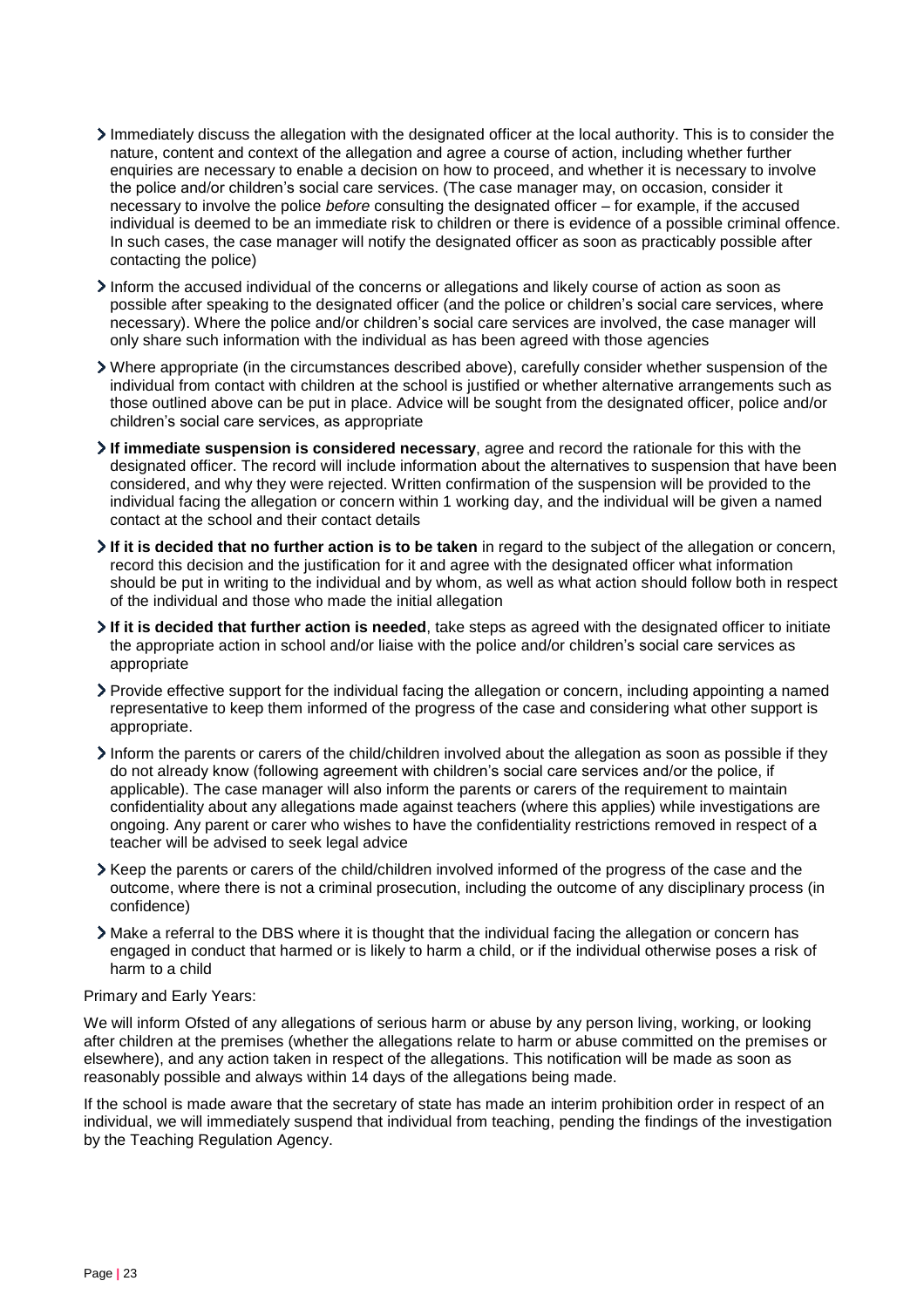Where the police are involved, wherever possible the academy trust will ask the police at the start of the investigation to obtain consent from the individuals involved to share their statements and evidence for use in the school's disciplinary process, should this be required at a later point.

#### **Additional considerations for supply staff**

If there are concerns or an allegation is made against someone not directly employed by the school, such as supply staff provided by an agency, we will take the actions below in addition to our standard procedures.

- We will not decide to stop using a supply teacher due to safeguarding concerns without finding out the facts and liaising with our local authority designated officer to determine a suitable outcome
- If the governing board will discuss with the agency whether it is appropriate to suspend the supply teacher, or redeploy them to another part of the school, while the school carries out the investigation
- We will involve the agency fully, but the school will take the lead in collecting the necessary information and providing it to the local authority designated officer as required
- We will address issues such as information sharing, to ensure any previous concerns or allegations known to the agency are taken into account (we will do this, for example, as part of the allegations management meeting or by liaising directly with the agency where necessary)

When using an agency, we will inform them of our process for managing allegations, and keep them updated about our policies as necessary, and will invite the agency's HR manager or equivalent to meetings as appropriate.

## **Timescales**

- Any cases where it is clear immediately that the allegation is unsubstantiated or malicious will be resolved within 1 week
- If the nature of an allegation does not require formal disciplinary action, we will institute appropriate action within 3 working days
- If a disciplinary hearing is required and can be held without further investigation, we will hold this within 15 working days

## **Specific actions**

#### **Action following a criminal investigation or prosecution**

The case manager will discuss with the local authority's designated officer whether any further action, including disciplinary action, is appropriate and, if so, how to proceed, taking into account information provided by the police and/or children's social care services.

#### **Conclusion of a case where the allegation is substantiated**

If the allegation is substantiated and the individual is dismissed or the school ceases to use their services, or the individual resigns or otherwise ceases to provide their services, the case manager and the school's personnel adviser will discuss with the designated officer whether to make a referral to the DBS for consideration of whether inclusion on the barred lists is required. If they think that the individual has engaged in conduct that has harmed (or is likely to harm) a child, or if they think the person otherwise poses a risk of harm to a child, they must make a referral to the DBS.

If the individual concerned is a member of teaching staff, the case manager and personnel adviser will discuss with the designated officer whether to refer the matter to the Teaching Regulation Agency to consider prohibiting the individual from teaching.

#### **Individuals returning to work after suspension**

If it is decided on the conclusion of a case that an individual who has been suspended can return to work, the case manager will consider how best to facilitate this.

The case manager will also consider how best to manage the individual's contact with the child or children who made the allegation, if they are still attending the school.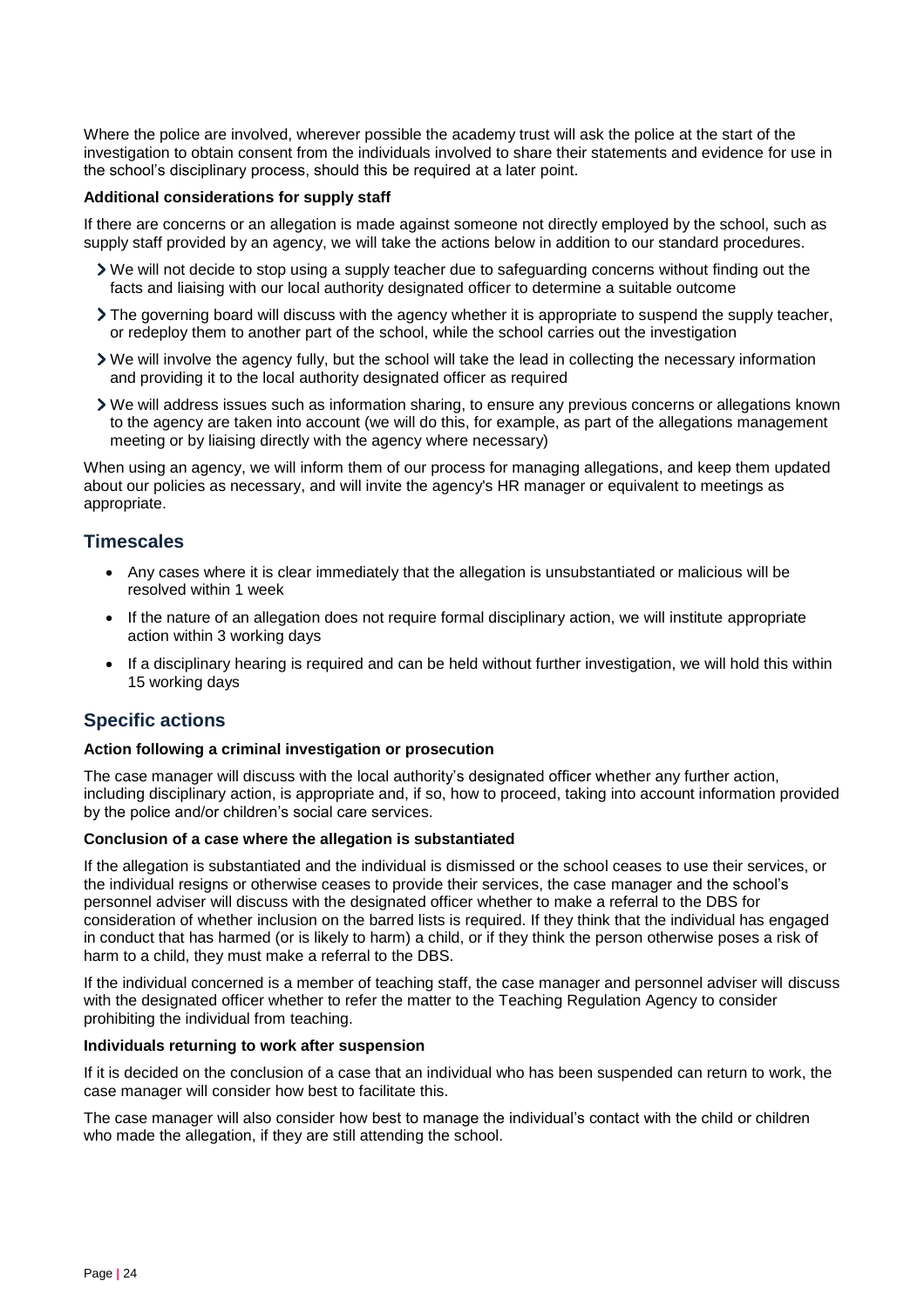#### **Unsubstantiated or malicious allegations**

If an allegation is shown to be deliberately invented, or malicious, the headteacher, or other appropriate person in the case of an allegation against the headteacher, will consider whether any disciplinary action is appropriate against the pupil(s) who made it, or whether the police should be asked to consider whether action against those who made the allegation might be appropriate, even if they are not a pupil.

# **Confidentiality**

The school will make every effort to maintain confidentiality and guard against unwanted publicity while an allegation is being investigated or considered.

The case manager will take advice from the local authority's designated officer, police and integrated services, as appropriate, to agree:

- Who needs to know about the allegation and what information can be shared
- How to manage speculation, leaks and gossip, including how to make parents or carers of a child/children involved aware of their obligations with respect to confidentiality
- What, if any, information can be reasonably given to the wider community to reduce speculation
- How to manage press interest if, and when, it arises

# **Record-keeping**

The case manager will maintain clear records about any case where the allegation or concern meets the criteria above and store them on the individual's confidential personnel file for the duration of the case. Such records will include:

- A clear and comprehensive summary of the allegation
- Details of how the allegation was followed up and resolved
- Notes of any action taken and decisions reached (and justification for these, as stated above)

If an allegation or concern is not found to have been malicious, the school will retain the records of the case on the individual's confidential personnel file and provide a copy to the individual.

Where records contain information about allegations of sexual abuse, we will preserve these for the Independent Inquiry into Child Sexual Abuse (IICSA), for the term of the inquiry. We will retain all other records at least until the individual has reached normal pension age, or for 10 years from the date of the allegation if that is longer.

The records of any allegation that is found to be malicious will be deleted from the individual's personnel file.

## **References**

When providing employer references, we will not refer to any allegation that has been proven to be false, unsubstantiated or malicious, or any history of allegations where all such allegations have been proven to be false, unsubstantiated or malicious.

## **Learning lessons**

After any cases where the allegations are *substantiated*, we will review the circumstances of the case with the local authority's designated officer to determine whether there are any improvements that we can make to the school's procedures or practice to help prevent similar events in the future.

This will include consideration of (as applicable):

- Issues arising from the decision to suspend the member of staff
- The duration of the suspension
- Whether or not the suspension was justified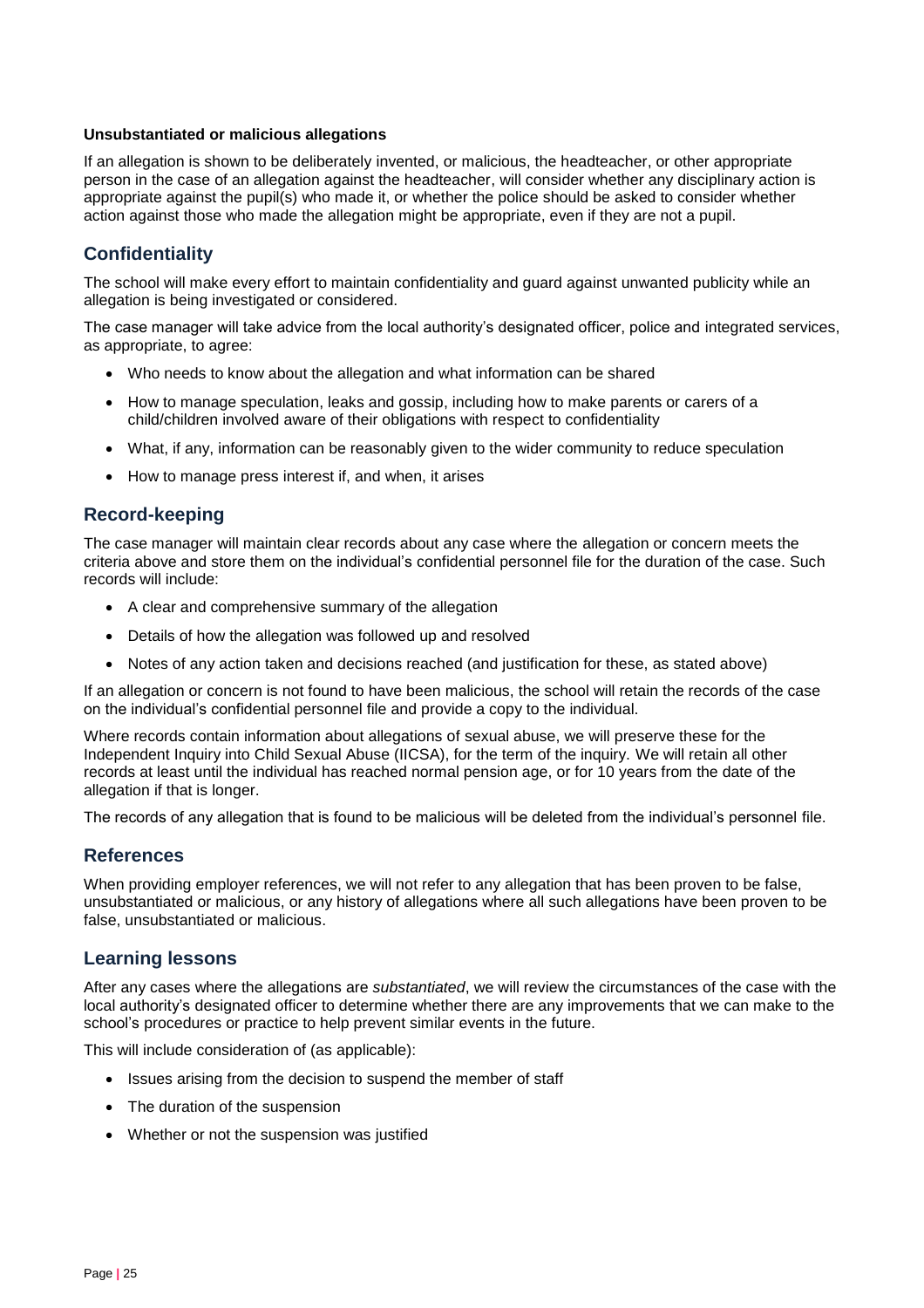The use of suspension when the individual is subsequently reinstated. We will consider how future investigations of a similar nature could be carried out without suspending the individual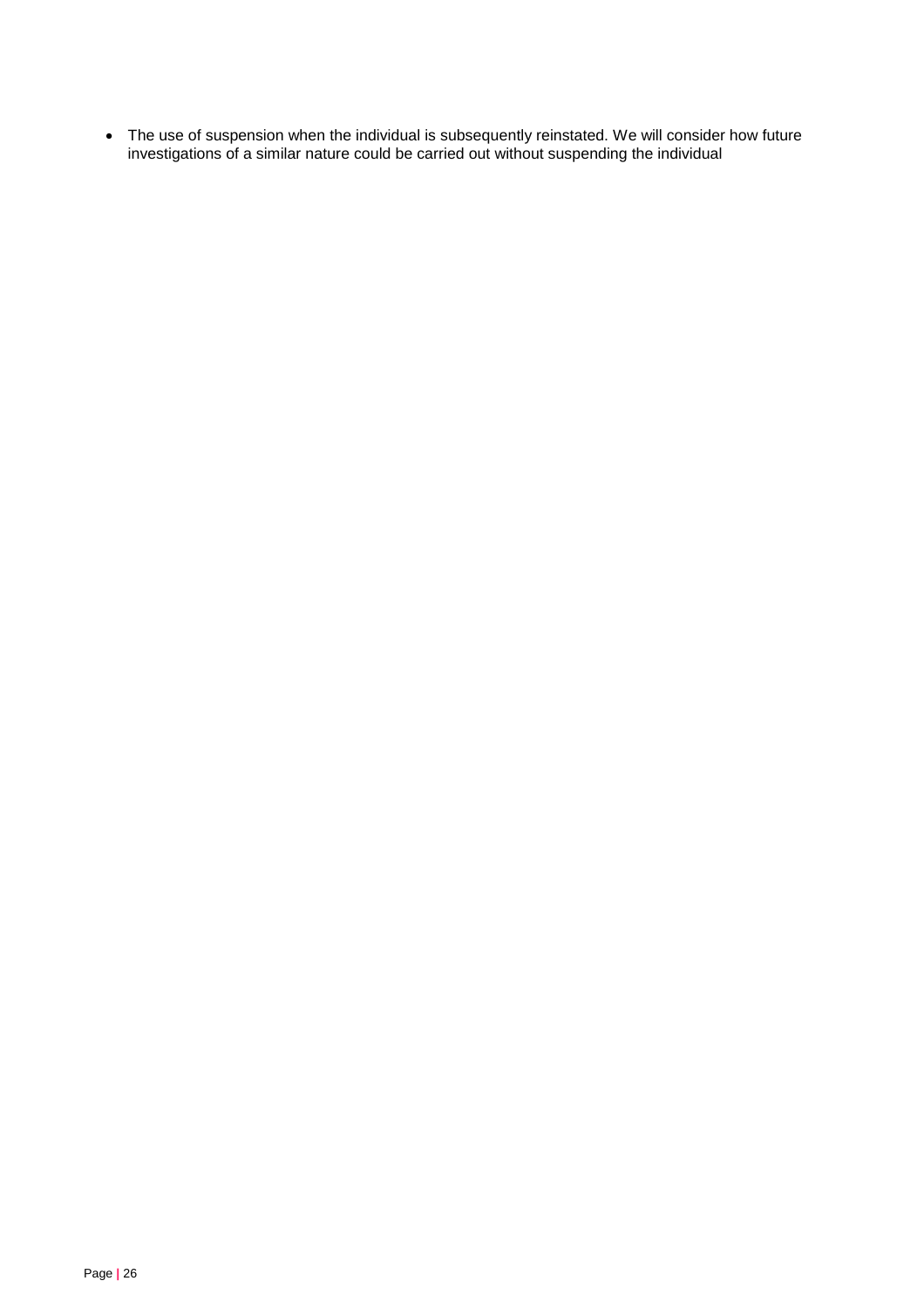## <span id="page-26-0"></span>**Appendix 4: specific safeguarding issues**

# **Child-on-Child Sexual Violence and Sexual Harassment**

All staff need to maintain an attitude of "it could happen here." Addressing inappropriate behaviour can help prevent abusive/violent behaviour. Victims of this abuse will likely find the experience distressing, which can affect their progress in school, this can be made worse if the alleged perpetrator(s) attends the same school. Staff should be aware that girls are more likely to be victims and boys are more likely to be the perpetrators.It could be done by a group, not just an individual, and therefore saying "perpetrator(s)" in this section, rather than "perpetrator"

- Staff don't need to wait for a child to make a disclosure, they should act on any concerns immediately.
- Staff may overhear a conversation that suggest a child may have been harmed or a child's behaviour may be an indicator.
- Staff may confiscate devices for evidence to hand to the police, if the report includes an online element
- DSL can ask children outright if they've been harmed and what the nature of the harm was.
- Keep in mind that certain children may face additional barriers to telling someone because of their vulnerability, disability, gender, ethnicity and/or sexual orientation.
- Reflect back, using the child's language, when hearing a report.
- Recognise it may only be the first incident reported, rather than representative of a singular incident and that trauma can impact memory, so children may not be able to recall all details or timeline of abuse

# **Children missing from education**

A child going missing from education, particularly repeatedly, can be a warning sign of a range of safeguarding issues. This might include abuse or neglect, such as sexual abuse or exploitation or child criminal exploitation, or issues such as mental health problems, substance abuse, radicalisation, FGM or forced marriage.

There are many circumstances where a child may become missing from education, but some children are particularly at risk. These include children who:

- > Are at risk of harm or neglect
- $\blacktriangleright$  Are at risk of forced marriage or FGM
- Come from Gypsy, Roma, or Traveller families
- Come from the families of service personnel
- Go missing or run away from home or care
- Are supervised by the youth justice system
- Cease to attend a school
- Come from new migrant families

We will follow our procedures for unauthorised absence and for dealing with children who go missing from education, particularly on repeat occasions, to help identify the risk of abuse and neglect, including sexual exploitation, and to help prevent the risks of going missing in future. This includes informing the local authority if a child leaves the school without a new school being named and adhering to requirements with respect to sharing information with the local authority, when applicable, when removing a child's name from the admission register at non-standard transition points.

Staff will be trained in signs to look out for and the individual triggers to be aware of when considering the risks of potential safeguarding concerns which may be related to being missing, such as travelling to conflict zones, FGM and forced marriage.

If a staff member suspects that a child is suffering from harm or neglect, we will follow local child protection procedures, including with respect to making reasonable enquiries. We will make an immediate referral to the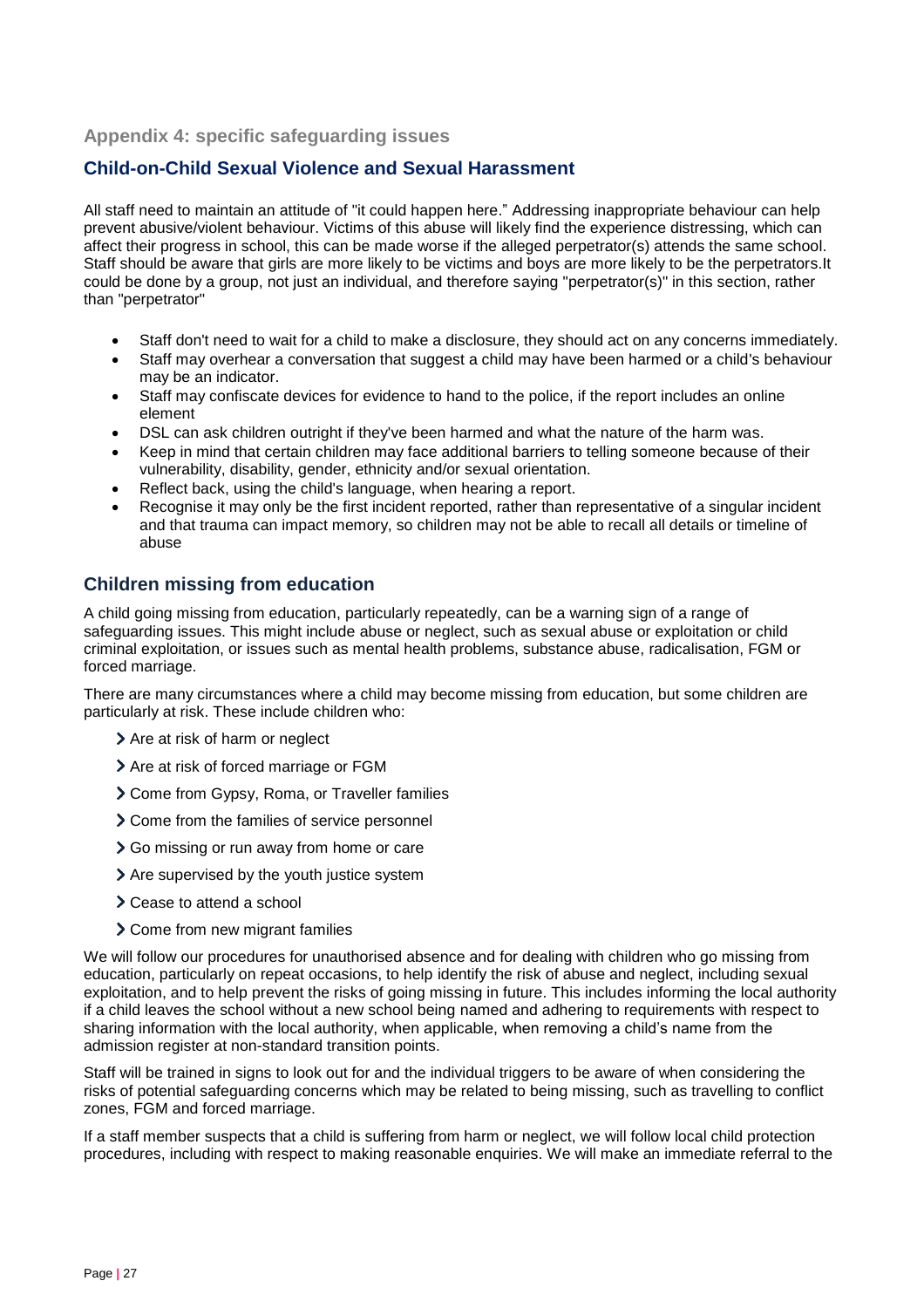local authority integrated services team, and the police, if the child is suffering or likely to suffer from harm, or in immediate danger.

# **Child criminal exploitation**

Child criminal exploitation (CCE) is a form of abuse where an individual or group takes advantage of an imbalance of power to coerce, control, manipulate or deceive a child into criminal activity, in exchange for something the victim needs or wants, and/or for the financial or other advantage of the perpetrator or facilitator, and/or through violence or the threat of violence.

The abuse can be perpetrated by males or females, and children or adults. It can be a one-off occurrence or a series of incidents over time and range from opportunistic to complex organised abuse.

The victim can be exploited even when the activity appears to be consensual. It does not always involve physical contact and can happen online. For example, young people may be forced to work in cannabis factories, coerced into moving drugs or money across the country (county lines), forced to shoplift or pickpocket, or to threaten other young people.

Indicators of CCE can include a child:

- Appearing with unexplained gifts or new possessions
- Associating with other young people involved in exploitation
- > Suffering from changes in emotional wellbeing
- Misusing drugs and alcohol
- Going missing for periods of time or regularly coming home late
- Regularly missing school or education
- Not taking part in education

If a member of staff suspects CCE, they will discuss this with the DSL. The DSL will trigger the local safeguarding procedures, including a referral to the local authority's integrated services team and the police, if appropriate.

# **Child sexual exploitation**

Child sexual exploitation (CSE) is a form of abuse where an individual or group takes advantage of an imbalance of power to coerce, manipulate or deceive a child into sexual activity, in exchange for something the victim needs or wants and/or for the financial advantage or increased status of the perpetrator or facilitator. It may, or may not, be accompanied by violence or threats of violence.

The abuse can be perpetrated by males or females, and children or adults. It can be a one-off occurrence or a series of incidents over time and range from opportunistic to complex organised abuse.

The victim can be exploited even when the activity appears to be consensual. Children or young people who are being sexually exploited may not understand that they are being abused. They often trust their abuser and may be tricked into believing they are in a loving, consensual relationship.

CSE can include both physical contact (penetrative and non-penetrative acts) and non-contact sexual activity. It can also happen online. For example, young people may be persuaded or forced to share sexually explicit images of themselves, have sexual conversations by text, or take part in sexual activities using a webcam. CSE may also occur without the victim's immediate knowledge, for example through others copying videos or images.

In addition to the CCE indicators above, indicators of CSE can include a child:

- Having an older boyfriend or girlfriend
- Suffering from sexually transmitted infections or becoming pregnant

If a member of staff suspects CSE, they will discuss this with the DSL. The DSL will trigger the local safeguarding procedures, including a referral to the local authority's integrated services team and the police, if appropriate.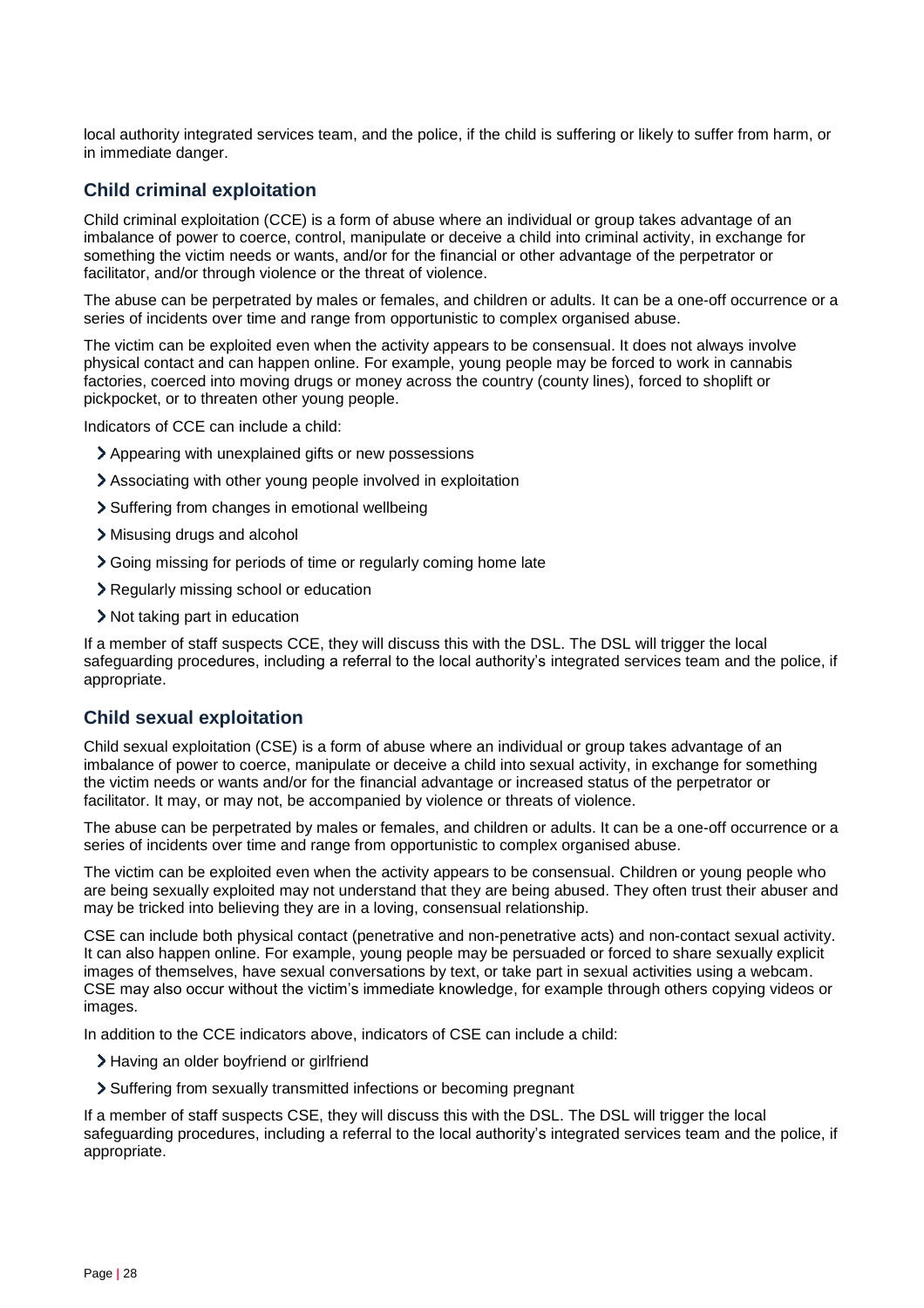# **Domestic abuse**

Children can witness and be adversely affected by domestic abuse and/or violence at home where it occurs between family members. In some cases, a child may blame themselves for the abuse or may have had to leave the family home as a result.

Older children may also experience domestic abuse and/or violence in their own personal relationships.

Exposure to domestic abuse and/or violence can have a serious, long-lasting emotional and psychological impact on children.

If police are called to an incident of domestic abuse and any children in the household have experienced the incident, the police will inform the DSL before the child or children arrive at school the following day. This is the procedure where police forces are part of [Operation Encompass.](https://www.operationencompass.org/)

The DSL will provide support according to the child's needs and update records about their circumstances.

#### **Homelessness**

Being homeless or being at risk of becoming homeless presents a real risk to a child's welfare.

The DSLs will be aware of contact details and referral routes into the local housing authority so they can raise/progress concerns at the earliest opportunity (where appropriate and in accordance with local procedures).

Where a child has been harmed or is at risk of harm, the DSL will also make a referral to integrated services.

# **So-called 'honour-based' abuse (including FGM and forced marriage)**

So-called 'honour-based' abuse (HBA) encompasses incidents or crimes committed to protect or defend the honour of the family and/or community, including FGM, forced marriage, and practices such as breast ironing.

Abuse committed in this context often involves a wider network of family or community pressure and can include multiple perpetrators.

All forms of HBA are abuse and will be handled and escalated as such. All staff will be alert to the possibility of a child being at risk of HBA or already having suffered it. If staff have a concern, they will speak to the DSL, who will activate local safeguarding procedures.

#### **FGM**

The DSL will make sure that staff have access to appropriate training to equip them to be alert to children affected by FGM or at risk of FGM.

Section 7.3 of this policy sets out the procedures to be followed if a staff member discovers that an act of FGM appears to have been carried out or suspects that a pupil is at risk of FGM.

Indicators that FGM has already occurred include:

- A pupil confiding in a professional that FGM has taken place
- A mother/family member disclosing that FGM has been carried out
- A family/pupil already being known to social services in relation to other safeguarding issues

A girl:

- Having difficulty walking, sitting or standing, or looking uncomfortable
- Finding it hard to sit still for long periods of time (where this was not a problem previously)
- Spending longer than normal in the bathroom or toilet due to difficulties urinating
- Having frequent urinary, menstrual or stomach problems
- Avoiding physical exercise or missing PE
- Being repeatedly absent from school, or absent for a prolonged period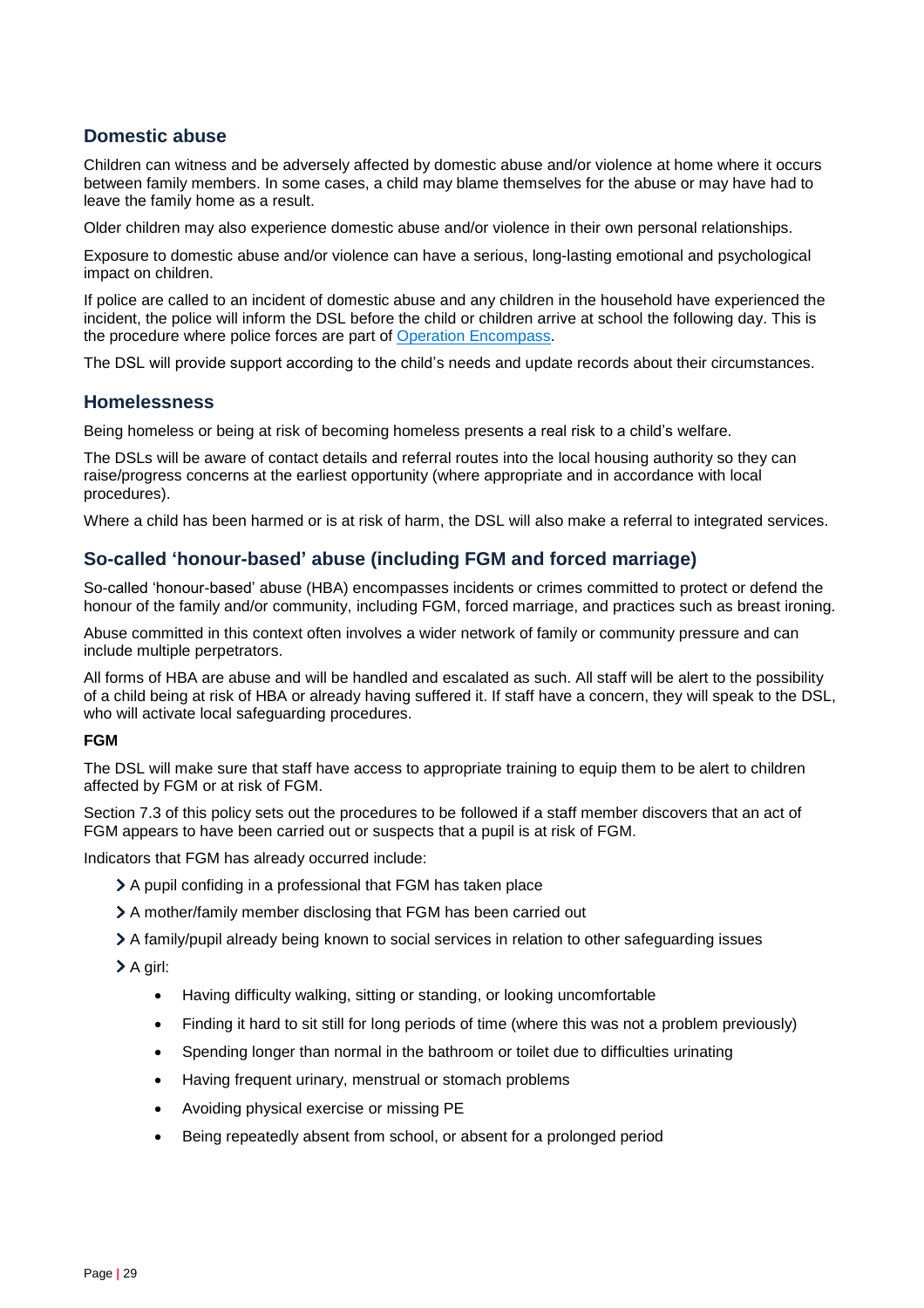- Demonstrating increased emotional and psychological needs for example, withdrawal or depression, or significant change in behaviour
- Being reluctant to undergo any medical examinations
- Asking for help, but not being explicit about the problem
- Talking about pain or discomfort between her legs

Potential signs that a pupil may be at risk of FGM include:

- The girl's family having a history of practising FGM (this is the biggest risk factor to consider)
- FGM being known to be practised in the girl's community or country of origin
- A parent or family member expressing concern that FGM may be carried out
- A family not engaging with professionals (health, education or other) or already being known to social care in relation to other safeguarding issues

> A girl:

- Having a mother, older sibling or cousin who has undergone FGM
- Having limited level of integration within UK society
- Confiding to a professional that she is to have a "special procedure" or to attend a special occasion to "become a woman"
- Talking about a long holiday to her country of origin or another country where the practice is prevalent, or parents stating that they or a relative will take the girl out of the country for a prolonged period
- Requesting help from a teacher or another adult because she is aware or suspects that she is at immediate risk of FGM
- Talking about FGM in conversation for example, a girl may tell other children about it (although it is important to take into account the context of the discussion)
- Being unexpectedly absent from school
- Having sections missing from her 'red book' (child health record) and/or attending a travel clinic or equivalent for vaccinations/anti-malarial medication

The above indicators and risk factors are not intended to be exhaustive.

#### **Forced marriage**

Forcing a person into marriage is a crime. A forced marriage is one entered into without the full and free consent of one or both parties and where violence, threats, or any other form of coercion is used to cause a person to enter into a marriage. Threats can be physical or emotional and psychological.

Staff will receive training around forced marriage and the presenting symptoms. We are aware of the 'one chance' rule, i.e. we may only have one chance to speak to the potential victim and only one chance to save them.

If a member of staff suspects that a pupil is being forced into marriage, they will speak to the pupil about their concerns in a secure and private place. They will then report this to the DSL.

The DSL will:

- Speak to the pupil about the concerns in a secure and private place
- Activate the local safeguarding procedures and refer the case to the local authority's designated officer
- Seek advice from the Forced Marriage Unit on 020 7008 0151 or [fmu@fco.gov.uk](mailto:fmu@fco.gov.uk)
- Refer the pupil to an education welfare officer, pastoral tutor, learning mentor, or school counsellor, as appropriate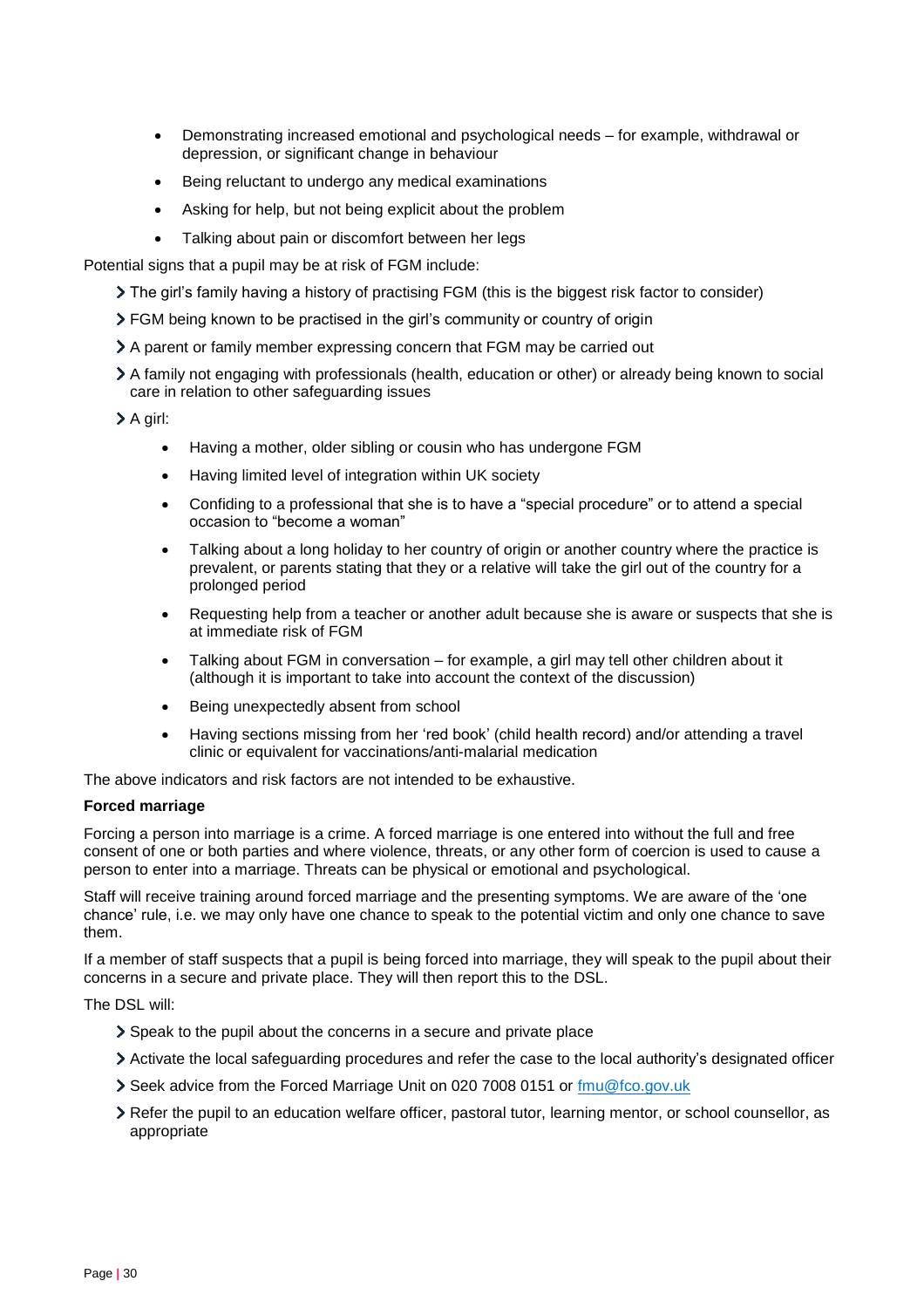# **Preventing radicalisation**

- **Radicalisation** refers to the process by which a person comes to support terrorism and extremist ideologies associated with terrorist groups
- **Extremism** is vocal or active opposition to fundamental British values, such as democracy, the rule of law, individual liberty, and mutual respect and tolerance of different faiths and beliefs. This also includes calling for the death of members of the armed forces

**Terrorism** is an action that:

- Endangers or causes serious violence to a person/people;
- Causes serious damage to property; or
- Seriously interferes or disrupts an electronic system

The use or threat of terrorism must be designed to influence the government or to intimidate the public and is made for the purpose of advancing a political, religious or ideological cause.

Schools have a duty to prevent children from being drawn into terrorism. The DSL will undertake Prevent awareness training and make sure that staff have access to appropriate training to equip them to identify children at risk.

We will assess the risk of children in our school being drawn into terrorism. This assessment will be based on an understanding of the potential risk in our local area, in collaboration with our local safeguarding partners and local police force.

We will ensure that suitable internet filtering is in place and equip our pupils to stay safe online at school and at home.

There is no single way of identifying an individual who is likely to be susceptible to an extremist ideology. Radicalisation can occur quickly or over a long period.

Staff will be alert to changes in pupils' behaviour.

The government website [Educate Against](http://educateagainsthate.com/parents/what-are-the-warning-signs/) Hate and charity [NSPCC](https://www.nspcc.org.uk/what-you-can-do/report-abuse/dedicated-helplines/protecting-children-from-radicalisation/) say that signs that a pupil is being radicalised can include:

- Refusal to engage with, or becoming abusive to, peers who are different from themselves
- Becoming susceptible to conspiracy theories and feelings of persecution
- Changes in friendship groups and appearance
- Rejecting activities they used to enjoy
- Converting to a new religion
- Isolating themselves from family and friends
- > Talking as if from a scripted speech
- An unwillingness or inability to discuss their views
- A sudden disrespectful attitude towards others
- Increased levels of anger
- Increased secretiveness, especially around internet use
- Expressions of sympathy for extremist ideologies and groups, or justification of their actions
- Accessing extremist material online, including on Facebook or Twitter
- > Possessing extremist literature
- Being in contact with extremist recruiters and joining, or seeking to join, extremist organisations

Children who are at risk of radicalisation may have low self-esteem or be victims of bullying or discrimination. It is important to note that these signs can also be part of normal teenage behaviour – staff should have confidence in their instincts and seek advice if something feels wrong.